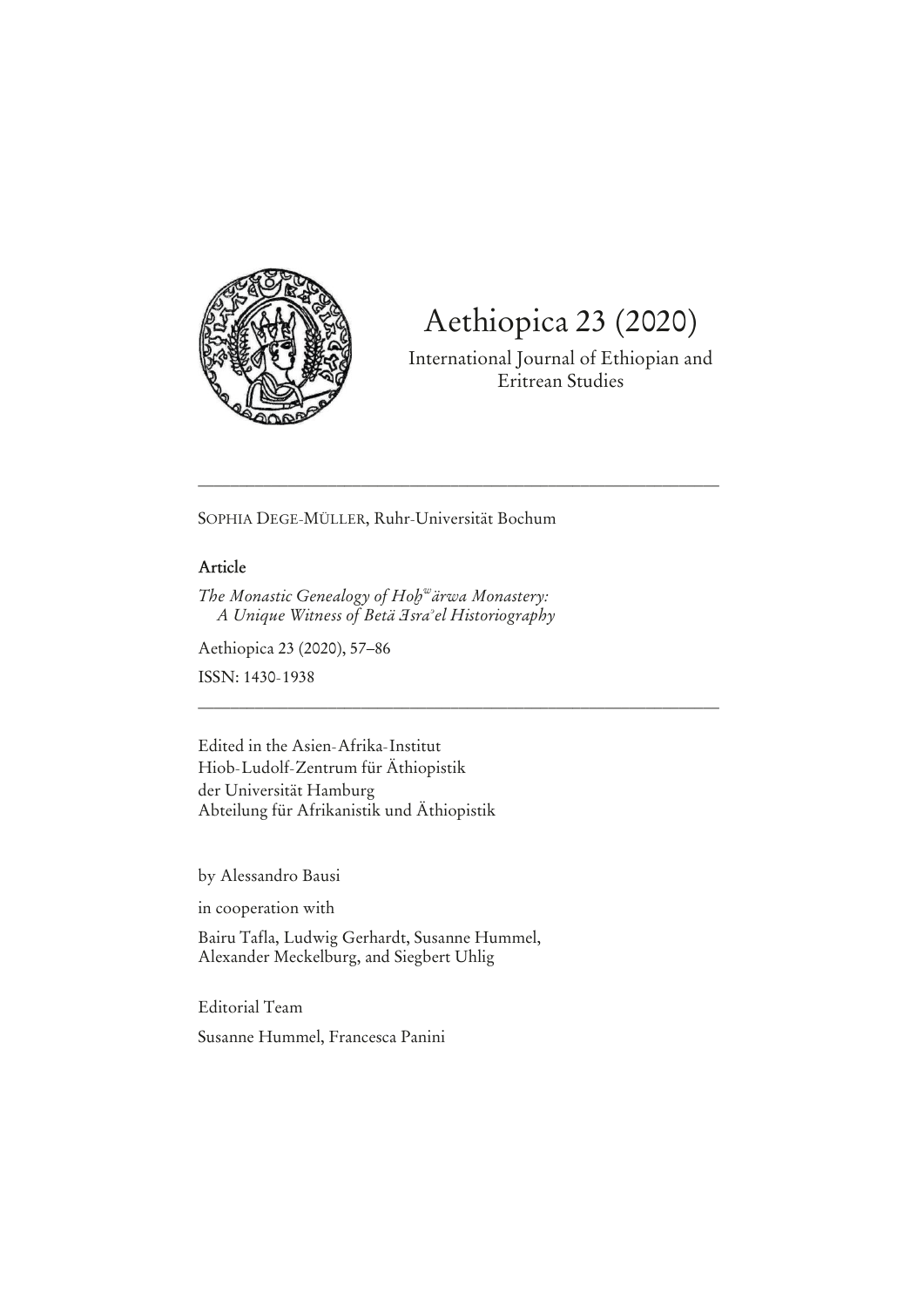## **The Monastic Genealogy of Hoḫ<sup>w</sup> ärwa Monastery: A Unique Witness of Betä Ǝsraʾel Historiography**

SOPHIA DEGE-MÜLLER, Ruhr-Universität Bochum

### **Introduction**

For a recent study, approximately seventy Betä Hsra<sup>2</sup>el manuscripts were examined in order to prepare a first comparative overview of the manuscript tradition of Betä Isra<sup>3</sup>el (often referred to as the Jews of Ethiopia).<sup>1</sup> During

- Research for this article has been carried out under the auspices of the project JewsEast: Jews and Christians in the East: Strategies of Interaction between the Mediterranean and the Indian Ocean, funded by the European Research Council within the European Union's Horizon 2020 Research and Innovation Programme (grant agreement no. 647467). When I am referring to field trips they have been undertaken as part of this project. I could not have written this article without the help of friends and their valuable advice. All conclusions and mistakes are obviously my own. I want to thank especially Bar Kribus and Sisay Sahile for their repeated assistance, and Jonas Karlsson for reading earlier versions of this text.
- <sup>1</sup> Dege-Müller 2020. It should be noted that the term Falasha (in its various spellings: Fälaša, Falascha, Falacha, Falascia, Falaxa, Falaschen, etc.) has commonly been used to refer to the Betä Ǝsraʾel in the past. The term is considered derogatory by the group and should be avoided (cf. Quirin 1992, 11). The term goes back to a decree of unclear date, but allegedly issued by the fifteenth-century King Yashaq, which states, 'He who is baptized in the Christian religion may inherit the land of his father, otherwise let him be a *Fälasī*' (Taddesse Tamrat 1972, 201). James Quirin adds that this text was probably composed much later than the events it recorded (Quirin 1992, 12, 217). He also suggests that the manuscript was digitized as Collegeville, MN, Hill Museum & Manuscript Library, Ethiopian Manuscript Microfilm Library (= EMML), 7334, fol. 28v (ibid., 217–218). Steven Kaplan adds that there is a marginal note in the manuscript stating, 'Since then, the Beta Israel have been called Falasoch' (Kaplan 1992, 183). As indicated by Taddesse Tamrat, Quirin, and Kaplan, the source is problematic. Judging by its palaeography, and the use of paper instead of parchment, it appears to be considerably younger than the fifteenth century. However, while it was stated that the part about 'been called Falasoch' is a marginal note, in EMML 7334 it is part of the original text. Another term in use to refer to the group is Kayla. Just as outdated and pejorative as Falasha, it too should be avoided. Both terms are, however, still used in present-day Ethiopia, the term Kayla apparently rather exclusively in areas occupied by the Kamant group, in Armačaho, north-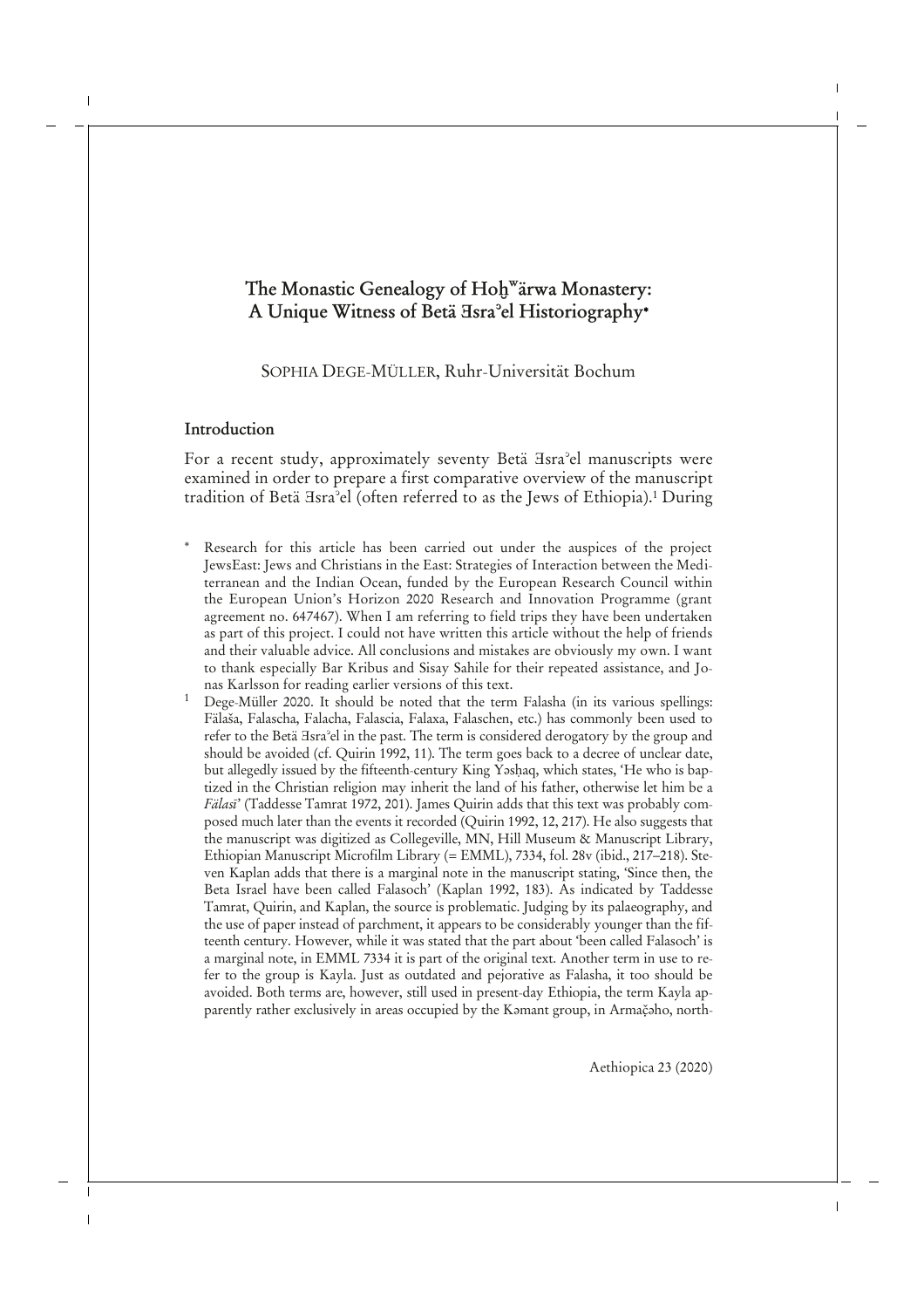this process, one in particular immediately attracted attention: Jerusalem, The National Library of Israel, Ms. Or. 87 (henceforth JER NLI Or. 87). Its large dimensions and over ten kilos weight make it an impressive codex in purely physical terms, but it also contains extremely significant texts, and very peculiar scribal features. Several months after studying this manuscript for the first time, it is possible to consider it the most important historical source of the Betä Isra<sup>o</sup>el known to the present day. From a textual and philological point of view, MS Paris, Bibliothèque nationale de France (= BnF), Éthiopien d'Abbadie 107 is usually regarded as the most important manuscript of the Betä  $\text{Isra}^{\circ}$ el.<sup>2</sup> While this assessment is discussed,<sup>3</sup> MS JER NLI Or. 87 may be considered equally important for its historical value.

The manuscript contains the *Orit*, a G<sup>°</sup> az term for the Octateuch, as its main text as well as six other texts of varying length. Among these is what may merit to be called the 'Hoḫ<sup>w</sup>ärwa genealogy'. This is only the second original piece of pre-twentieth-century Betä Ǝsraʾel historiography ever discovered, the first being the *Religious Dispute*, published by Wolf Leslau in 1947.<sup>4</sup> The scarcity of historical sources makes this discovery unique. Furthermore, the monastery it is attesting to, Hoḫ<sup>w</sup>ärwa, is (one of) the most important Betä Hsra<sup>2</sup>el monasteries, located on one of the seven holy mountains of this religious group.

From the current standpoint, MS JER NLI Or. 87 is also unique at another level. No other such manuscript exist about which so many details are known, for instance its whereabouts, various owners, and movements over the decades. In 2010, following the death of its most recent private owner, *Abba* Yəsḥaq Iyasu, the last high priest of Təgray,<sup>5</sup> that latter's family do-

west of Gondär. Already Antoine d'Abbadie remarked on this regional preference (d'Abbadie 1851, 240), which recent fieldwork in the region supports (Bar Kribus and I visited Armač̣ǝho in October 2019). The term Ayhud (Jew) was too often used for heretic Christians and dissidents to be a clear indication for the Betä Ǝsraʾel (Dege-Müller 2018).

- <sup>2</sup> Since this manuscript contains most of the major Betä <sup>H</sup>sra<sup>2</sup>el texts, it was also used by most scholars publishing on them, Aešcoly 1951, in general, but especially 12–16; Leslau 1951; Dochhorn 2017.
- <sup>3</sup> Antoine d'Abbadie commissioned this manuscript to contain the texts that he wanted, as he could not find them in a similar composition anywhere else (d'Abbadie 1859, 119). It is thus not a spontaneous artefact of the Betä  $\text{Isra}$ <sup>2</sup>el, but an artificial composition; its philological quality is poor above all, and its value and importance should not be set too high (see Dege-Müller 2020, 26, especially n. 93).
- <sup>4</sup> Leslau 1946–1947.
- <sup>5</sup> The definition of 'high priest' among the Betä <sup>H</sup>sra<sup>2</sup>el has not been sufficiently defined. Leslau states, 'Each important community has a High Priest (*těllěq kahěn*). He is chosen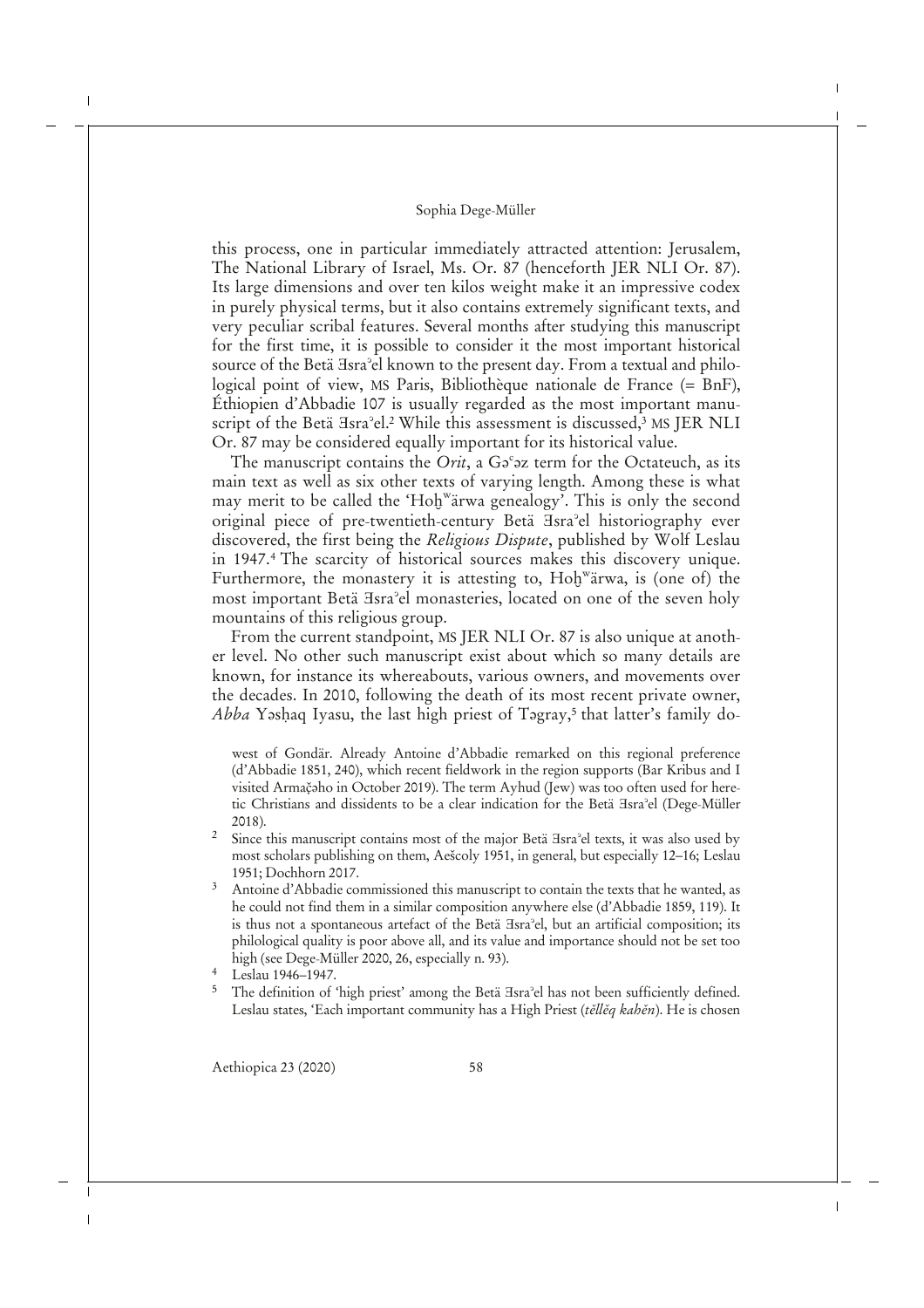nated the manuscript to The National Library of Israel, the current location of this impressive codex.

Firstly, in the following, the importance of the discovery of this genealogy is to be underlined and the details it contains elaborated upon. The monastic tradition of the Betä *Hsra*<sup>2</sup>el is to be discussed, revealing why Hoḫʷärwa was such a special monastery, as well as the site of  $\text{Hol}^{\mathrm{w}}$ ärwa itself. In the latter section, the manuscript will be described more thoroughly in its physical terms, and the text of the genealogy will be provided and translated.

## **Historical Writings of the Betä Ǝsraʾel**

It has been commonplace among scholars working on the Betä Hsra<sup>3</sup>el to describe the group as basically illiterate. Literally everybody who ever studied the Betä Isra<sup>3</sup>el has stressed that this religious group has not produced any historiography of its own, but that all their traditions have been transmitted orally. A deeper look into the manuscripts of the Betä Isra<sup>3</sup>el, however, reveals several smaller notes and genealogies that prove this judgment to be false.<sup>6</sup> In general, it is argued elsewhere, there is a category of smallsized manuscripts containing the most original writings of this group—their prayers—all of which attest to the literacy of the Betä Isra'el.<sup>7</sup> These smallsized manuscripts also contain texts of special importance to the group, frequently containing a liturgical use, such as *Ardǝʾt* ('The Disciples', in its

from among the priests after his character and his learning have been examined' (Leslau 1951, xxiv). Then he continues, 'If there is a monk in the village he takes over the office and functions of the High Priest' (ibid.). Henry A. Stern remarked that the Betä *Asra*°el had three high priests, one in each of their major provinces, Q<sup>w</sup>ara, Dämbəya, and Armač $\beta$ ho (Stern 1862, 249). It is not clear at which point in time the Betä Esra $\alpha$ el community in Tǝgray was established, nor when they had the position of high priest. There are only few studies of the Betä Ǝsraʾel in Tǝgray, such as by Ḥaim Rosen (Rosen 1987), and by Giovanni Ellero (cf. Ellero 1948; Ellero 1995; Taddia 2005; Dore et al. 2005), all of which do not shed light on these two questions. After the *aliyah*, the Betä Isra<sup>3</sup>el mass migration to Israel mostly in the 1980s and 1990s, the present-day situation in Israel is the following: 'the religious leadership of the community is composed mainly of priests and their disciples. One of the priests is recognized as the supreme religious leader of the community, the *liqä kahanat*—High Priest, literally "head of the priests"' (Kribus 2019a, 87).

- <sup>6</sup> Several shorter genealogies (religious and biological) have been found, a list of guests who contributed to a wedding gift, and short magic prayers, for example a protection against snake-bite, see Dege-Müller 2020, 25.
- <sup>7</sup> Dege-Müller 2020, 23–26.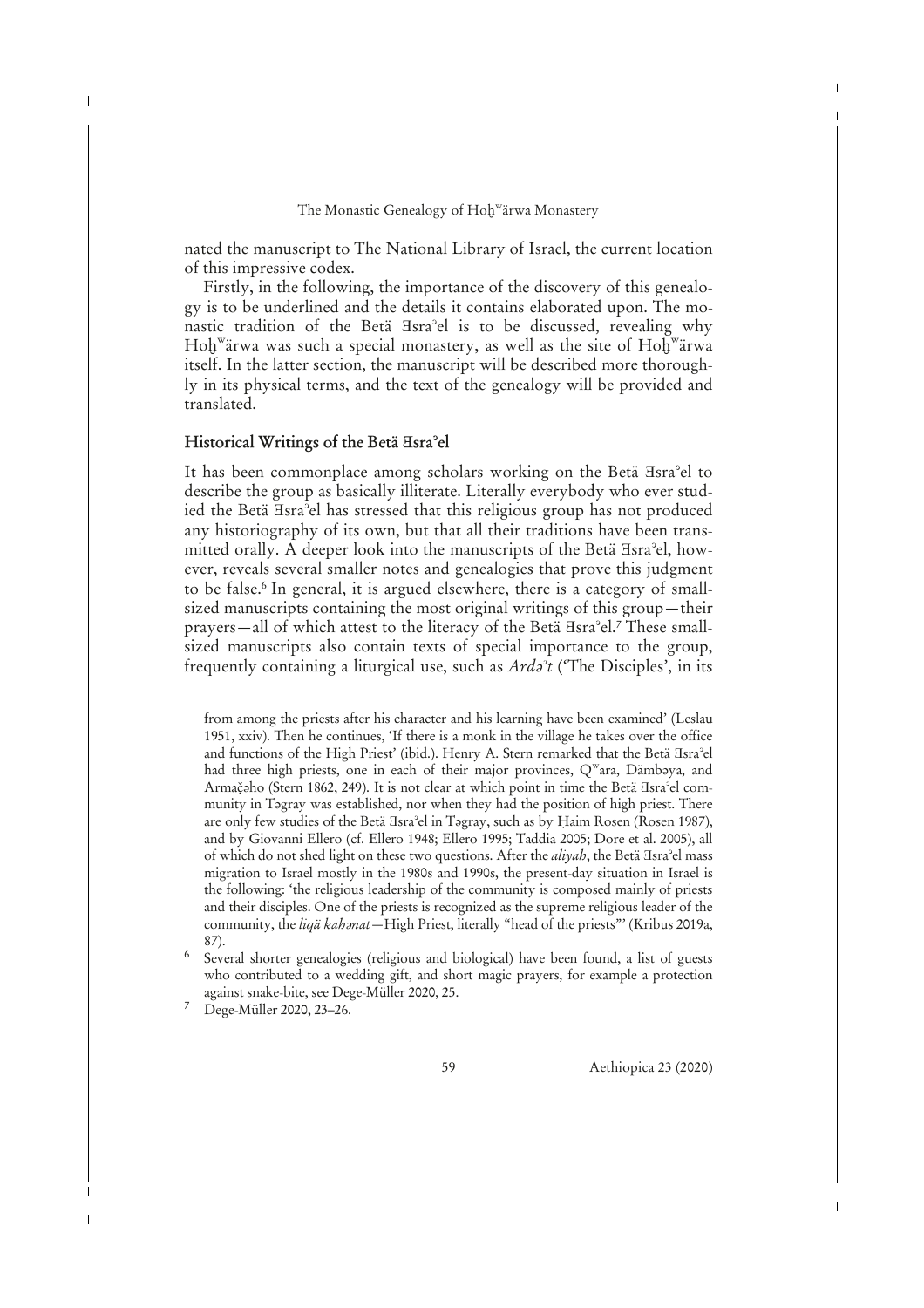Betä ∃sra<sup>°</sup>el version; CAe 3945),<sup>8</sup> *Ta<sup>°</sup>azazä sänbät* ('Commandment of the Sabbath'; CAe 2436), *Saba<sup>c</sup>tä Sänbät* ('[Liturgy of] the Seventh Sabbath'; CAe 5874), *Mäṣḥafä fǝlsätu läʾAbba Abrǝham* ('Testament of Abraham'), *Mäṣḥafä fǝlsätu läʾAbba Yǝsḥaq* ('Testament of Isaac'), *Mäṣḥafä fǝlsätu läʾAbba Yaʿqob* ('Testament of Jacob'),<sup>9</sup> *Nägärä Muse* ('Colloquy of Moses'; CAe 5873), *Gädlä Aron* ('Life of Aaron'; CAe 1422), and *Motä Muse* ('Death of Moses'; CAe 2024).

As noted above, Leslau published the *Religious Dispute* in 1947, which has been proposed as the first or earliest original piece of history written by the Betä Ǝsraʾel.<sup>10</sup> The dispute assumedly occurred between a member of the Betä Isra<sup>3</sup>el who had converted to Christianity, and the Betä Isra<sup>3</sup>el religious leadership. The controversy was over the unity or trinity of God.

The whole dispute took place in the wake of the activities of the Protestant missionary Johann Martin Flad, who had established a school and missionary station in Gända, in Dämbəya, in 1860.<sup>11</sup> Over a very brief period he had been successful in acquiring his first converts. The latter suffered greatly from the persecution of their former co-religionists. Flad describes many such events in his reports. He also refers to a dispute about the appropriateness of ritual sacrifice, one of the defining features of the Betä Ǝsraʾel. In reaction to being shunned by the Betä Ǝsraʾel community, one of the converts swore by the life of Emperor Tewodros that the Betä Hsra'el must abolish the practice of conducting sacrifices until it was proven to be in accordance with Scripture. As a result, the Betä Hsra<sup>2</sup>el were prohibited

- The *Ard* $\partial^2 t$  exists in three versions, two Christian versions, a short (CAe 3943) and a long one (CAe 3944), and one Betä Ǝsraʾel version (CAe 3945). In the Christian versions Jesus Christ teaches his disciples, while in the Betä Ǝsraʾel version it is Moses who is talking to his followers. Reference is provided here to the CAe numbers of texts, the Clavis Aethiopica (CAe), which has been developed within the digital research environment Beta maṣāḥǝft, an ongoing repertory of textual units attested in Gǝʿǝz literature. It allows to refer unambiguously to a specific text with its CAe number. All textual units can be filtered on https://betamasaheft.eu/works/list.
- <sup>9</sup> *Gädlä Abrǝham*, CAe 5871; *Gädlä Yǝsḥaq*, CAe 4063; *Gädlä Yaʿqob*, CAe 4060.
- <sup>10</sup> Cf. Kaplan 1992, 131. In the twentieth century a few additional historical notes and texts were written by members of the group, such as by Tä<sup>2</sup>ammarat Amanu<sup>2</sup>el (published by Leslau 1974), or by Asres Yayeh 1995 and others.
- <sup>11</sup> Gända was formerly the site of a sizable Betä <sup>H</sup>sra<sup>2</sup>el settlement; it served, from 1860 to 1940, as the headquarters of the London Society for the Promotion of Christianity among the Jews, which was aimed primarily at converting the Betä  $\exists s$ ra<sup>3</sup>el to Christianity, with Flad being their head missionary in the region (Kaplan 1987, 29). I visited the place in October 2019. Parts of the original buildings are still visible. Most of it has been turned into a modern school, however.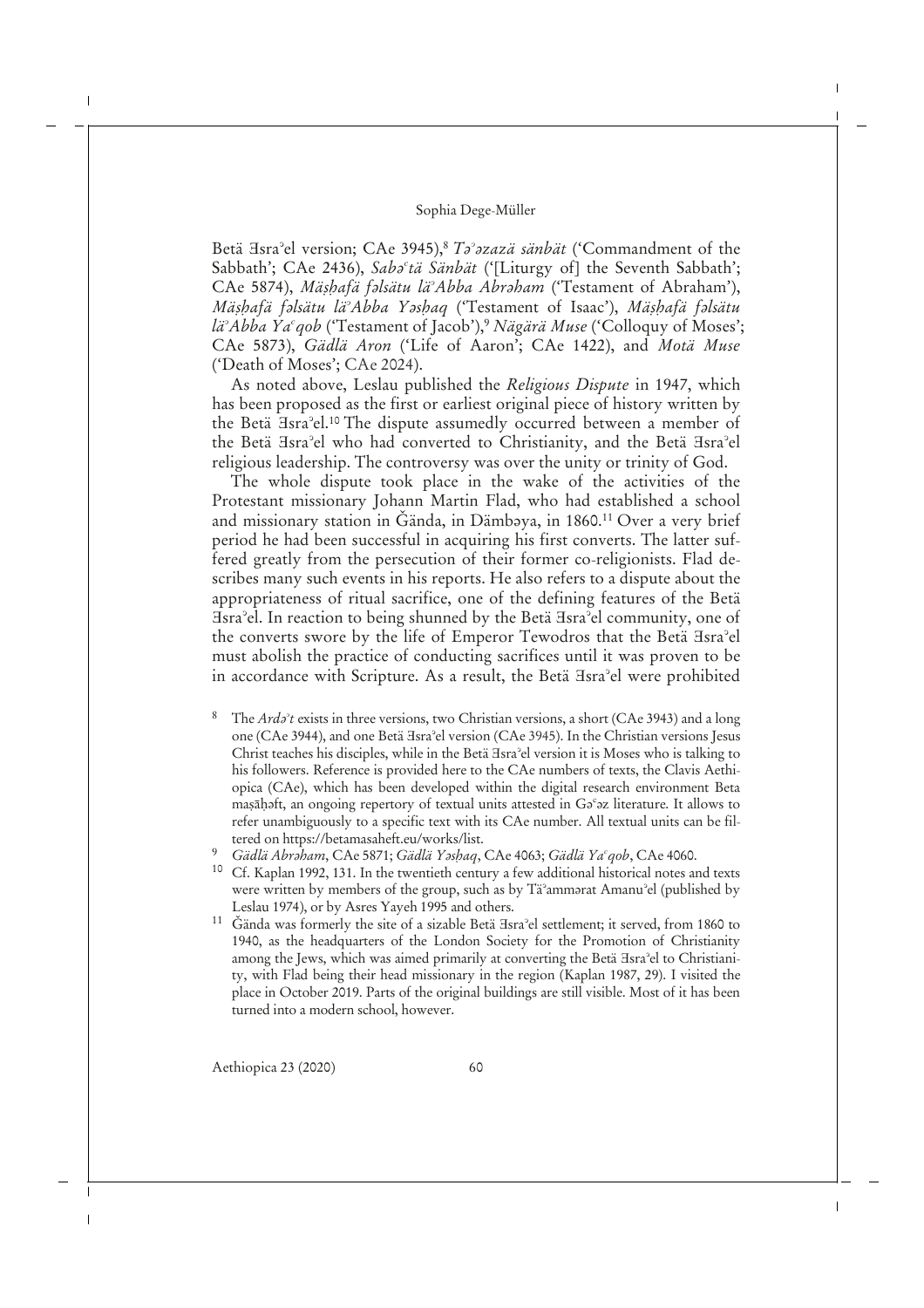from observing this practice until the matter was brought before the authorities.<sup>12</sup> A similar account of a religious dispute was reported by the Jewish scholar Joseph Halévy.<sup>13</sup> According to Flad the dispute took place in 1862, according to Halévy in 1864.<sup>14</sup>

More confusion is encountered when observing the manuscript containing the dispute, and its additional information. Leslau states that the manuscript is part of the Griaule collection in the Bibliothèque nationale de France in Paris, and '[t]o judge from the final words of the text, the document was written at the time of Menelik the Second [r.1889–1913]'.<sup>15</sup> Stefan Strelcyn, who catalogued that part of the Griaule collection, notes that the dispute is found in MS BnF Éthiopien 597 (Griaule 289).<sup>16</sup> He quotes a notebook of the Mission Dakar–Djibouti (MDD), stating that the manuscript contains '[é]tudes d'un falacha, écrit par *Tamayeṭ* de *Wallaqā* pour la MDD. Gondar. 20 nov. 1932'. <sup>17</sup> Strelcyn gives the 'carnets MDD' (the notebooks of the MDD) as the source for the information about the scribe. Marcel Griaule was the leader of the MDD which crossed Africa from west

- <sup>12</sup> Flad 1863; Flad 1922, 119–121; Kaplan 1987, 36. Swearing by the death of a king, in this case Tewodros (በ ቴዎድሮስ ይሙት, *bä Tewodros yǝmut*), was a serious act. The Betä Hsra<sup>3</sup>el monks, on the other hands, instantly excommunicated the converts (Flad 1863, 13; Quirin 1992, 156–157).
- <sup>13</sup> Flad 1922, 119–121; Halévy 1877, 246–248. Quirin quite convincingly supports the year 1862 (Quirin 1992, 277, n. 244). After all Flad already published a report on this in 1863, and was eyewitness to the events.
- <sup>14</sup> Leslau himself reports of having heard stories about such controversies during his research among the Betä <sub>H</sub>sra<sup>3</sup>el, 'among others, the Falasha monks of Ačarge, in the province of Saqalt (Begemdər)' spoke to him of a dispute (Leslau 1946–1947, 72).
- <sup>15</sup> Leslau 1946–1947, 71.
- <sup>16</sup> In his catalogue of the Griaule collection, Strelcyn gives a description of a manuscript that matches the text edited by Leslau (Strelcyn 1954, 179–180). However, Leslau describes the manuscript thus: 'It has the class-mark: Griaule, Amharique, côte provisoire 329; contains five folios, written on two columns' (Leslau 1946–1947, 71, n. 3). This does not match MS BnF Éthiopien 597, which has sixty folia and is written in one column only. As Strelcyn also identifies this manuscript as the source for Leslau's edition in his catalogue, it appears rational to follow him. The manuscript is accessible online: https://gallica.bnf.fr/ark:/12148/btv1b10029966z.
- <sup>17</sup> Strelcyn 1954, 180. Wälläqa is a village just outside of Gondär, on the road leading to the north (Səmen Mountains, Aksum). It used to be inhabited by Betä Esra<sup>3</sup>el, but, after their mass migration to Israel, local Christians took over the village. It is, however, still taken to be a 'Falasha' or Jewish village, and a spot for tourists to buy 'traditional Falasha pottery' as souvenirs.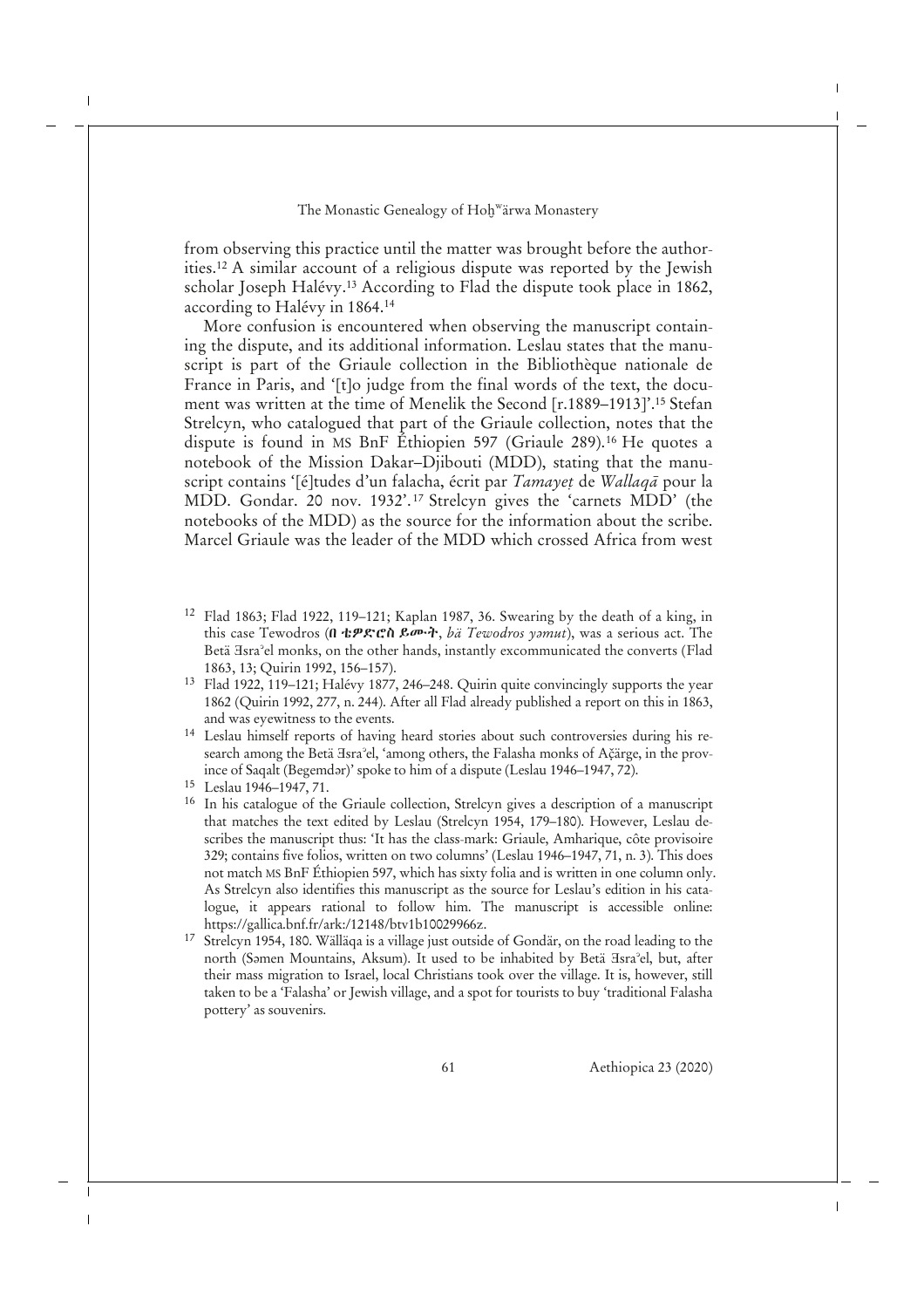to east in 1931–1933.<sup>18</sup> Griaule had special interest in the Betä Esra<sup>o</sup>el, and was certainly aware of Halévy's, and perhaps also Flad's descriptions. It can be assumed that he commissioned the text about this religious dispute to be written down for him. The fact that the text is written in a European paper notebook, instead of a traditional parchment manuscript, supports this theory.

If the information, that the text was copied for Griaule in 1932, is to be trusted, as well as taking into account that the text refers to Emperor Mənilək II, one is left with the assumption that it was not written down ad hoc by the scribe, but that he copied a currently unknown *Vorlage.* The notebook also contains other interesting texts, which have not been studied so far—in which case it would be interesting to know if a *Vorlage* exists or not.<sup>19</sup>

- <sup>18</sup> The full name was Mission ethnographique et linguistique Dakar–Djibouti, and indeed their major interests were ethnographic and linguistic studies. Especially in Gondär, where they collected a lot of artistic samples and bought over three hundred manuscripts and magic scrolls, see Bosc-Tiessé and Wion 2005.
- <sup>19</sup> Strelcyn lists two other texts, 'Notes autobiographiques' and 'Prières falachas', both in Amharic (Strelcyn 1954, 179–180). It seems, however, to be only one additional text, divided into several chapters, covering fols 10r–46v. It is compiled in the form of an autobiography of an important Betä *Hsra*<sup>2</sup>el priest, Barhan Barok. Though the genre of the text is an autobiography, the chapters treat the family history of the writer, the weekly prayers of the Betä Hsra'el (from Sunday to the Sabbath), the traditional school curriculum, ceremony of the ordination of a priest, and monastic life of the Betä Esra<sup>3</sup>el monks described in relation to the life of the writer. Similarly, he mentioned places such as Amba G<sup>w</sup> alit (Täklä Haymanot) and Qärn Amba (personal communication with Sisay Sahile, Hamburg, 15 April 2020). Both Amba G<sup>w</sup>alit and Qärn Amba are known monastic centres of the Betä Ǝsraʾel (see Kribus 2019a, 207–213, 256–272). *Qes* Bǝrhan Barok, the protagonist of the autobiographical notes, was the son of *Abba* Barok Adhǝnän (also mentioned in the text), the founder of the most prestigious dynasty of religious leaders of the Betä Ǝsraʾel (to this day it remains the most prestigious religious family of the group). The text (fol. 45r) narrates how *Abba* Barok Adhənän lived as a monk ('virgin') at the monastery of Qärn Amba. He dreamt three visionary dreams, in which God told him to return to a normal life, marry, and have children—which he did. Despite his advanced age, he had many sons and daughters. This story is very popular among the Betä Ǝsraʾel to this day (see references in Kaplan 1990a, 74). One of *Abba* Barok Adhǝnän's grandsons published a little booklet on his grandfather, which includes the story, with some variations however (see Kribus 2019a, 270–272). It is known that the Barok family moved from Amba G<sup>w</sup>alit to Wälläqa at some point in time. The Israeli Ya'el Kahana met Bǝrhan Barok there in 1972 or 1973 (Kahana 1977, 71–72). The paper notebook collected by Griaule is therefore remarkable for two reasons. First, it is an earlier narration of the account of *Abba* Barok's time as a monk and visions than all versions documented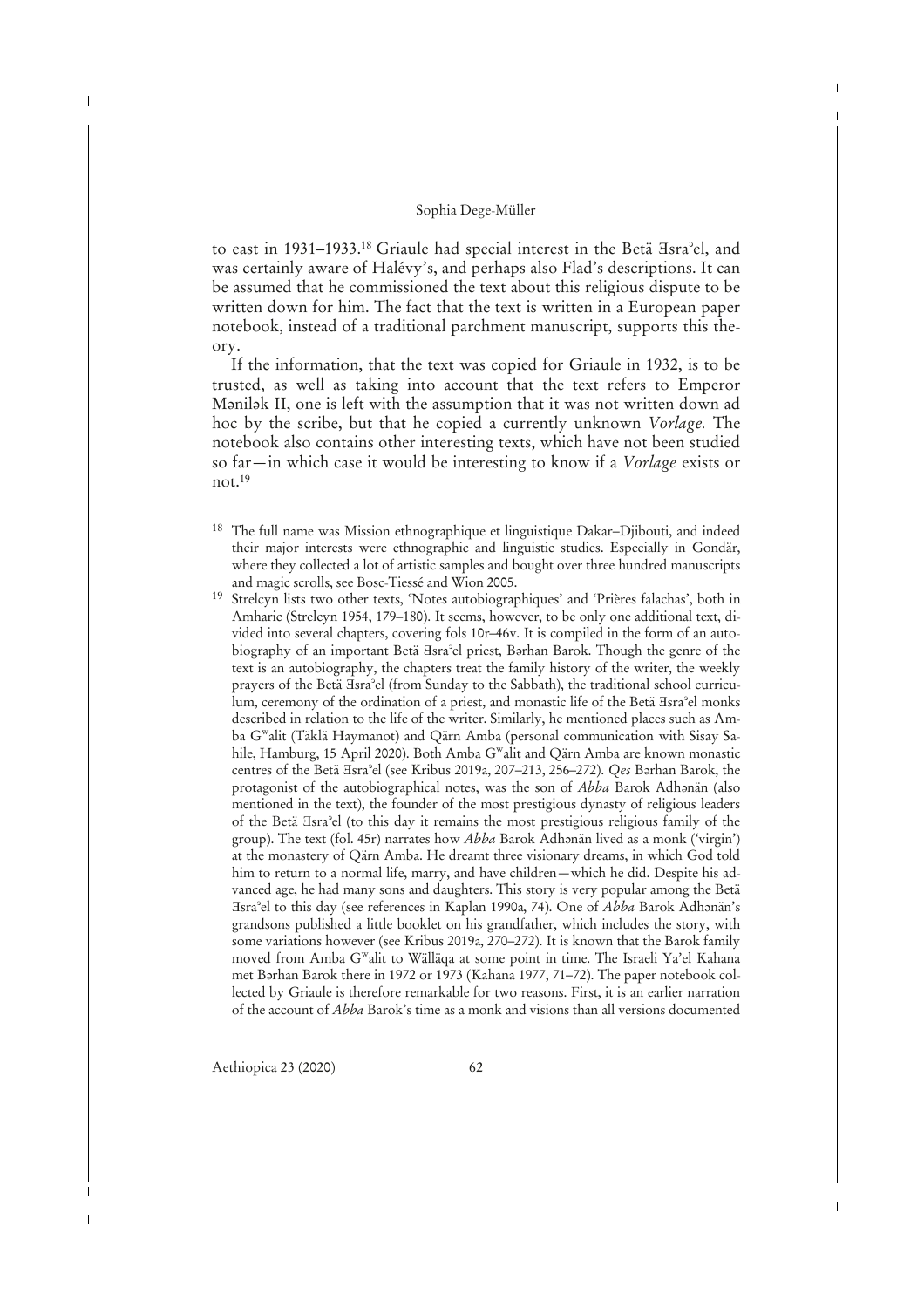The dispute is far more elaborate than the  $\text{Hol}^{\text{w}}$ ärwa genealogy, but only surfaced in its entirety due to the exposure of the Betä  $\text{Isra}^{\circ}$ el to (mostly) Protestant missionaries. The text of the dispute, it appears, was produced at the request of Griaule. The Hoḫ<sup>w</sup>ärwa genealogy, on the contrary, was written as a result of its protagonists' personal motivations. The genealogy dates to Emperor Yohannəs IV's time, who ruled from 1872 to 1889.<sup>20</sup>

## **The Special Place of Monasticism in Betä Ǝsraʾel Society**

Several references above have been made to the Betä Hsra<sup>3</sup>el monks, which might come as a surprise since monasticism is a rare phenomenon in Judaism. In fact the monastic tradition of the Betä Hsra<sup>2</sup>el is one of the most unique markers of this religious group. In the past, they were often viewed as a Christian Ethiopian substratum, but recent research reveals that the Betä Hsra<sup>2</sup>el monks played a much more important institutional role for the society than Christian monks.<sup>21</sup> This was due to the absence of a strong political leadership. The political rulers of the Betä Hsra<sup>2</sup>el were referred to by the name Gedewon, which however functioned as a title.<sup>22</sup> Many sources talk of their fight against the Solomonic monarchy. The conflicts with Emperor Yǝsḥaq (r.1414–1429/1430) were particularly devastating for the Betä Ǝsraʾel rulers, and their political authority vanished.<sup>23</sup>

so far related directly by *Abba* Barok's son. Secondly it indicates that the Barok family had resettled already in the 1930s. Griaule's manuscript is a very important source for the history of the Betä *Hsra*<sup>2</sup>el, even beyond the *Religious Dispute*, and merits an indepth study, which we will hopefully carry out in the future.

- <sup>20</sup> The genealogy refers only to ባጤ ፡ ዮሐንስ ፡ መንግሥት ፡ ('during Emperor Yohannas's reign'). Ethiopian history saw four kings by the name of Yohannəs on the throne. The codicological and palaeographical evidence leads one to suspect it was either Yoḥannǝs III, who briefly ruled for a year in 1840, and again in 1844/1845, or Yohannəs IV, who ruled 1872–1889. The latter appears the most likely.
- <sup>21</sup> Monks are called *mänäk<sup>w</sup> äse* (or *mänokse*) from the Amharic term and Gǝʿǝz word. The word *mänan* is used for monks living in solitude or as hermits, it is also Amharic, and refers to ascetic or anchorite (see Kribus 2019a for a more detailed analysis of Betä Esra<sup>3</sup>el monks). The JewsEast project (www.jewseast.org) focuses on the study of the Betä Ǝsraʾel monasticism, with an important contribution by Bar Kribus (Kribus 2019a); other publications include Kribus and Krebs 2018; Kribus 2019b; Dege-Müller 2020. Emanuela Trevisan-Semi presented an in-depth analysis of the difference between Betä Ǝsraʾel priests and monks (Trevisan Semi 1987).
- <sup>22</sup> See Abbink 1990, 427; Quirin 1992, 333 (Index).
- <sup>23</sup> Abbink 1990, 428.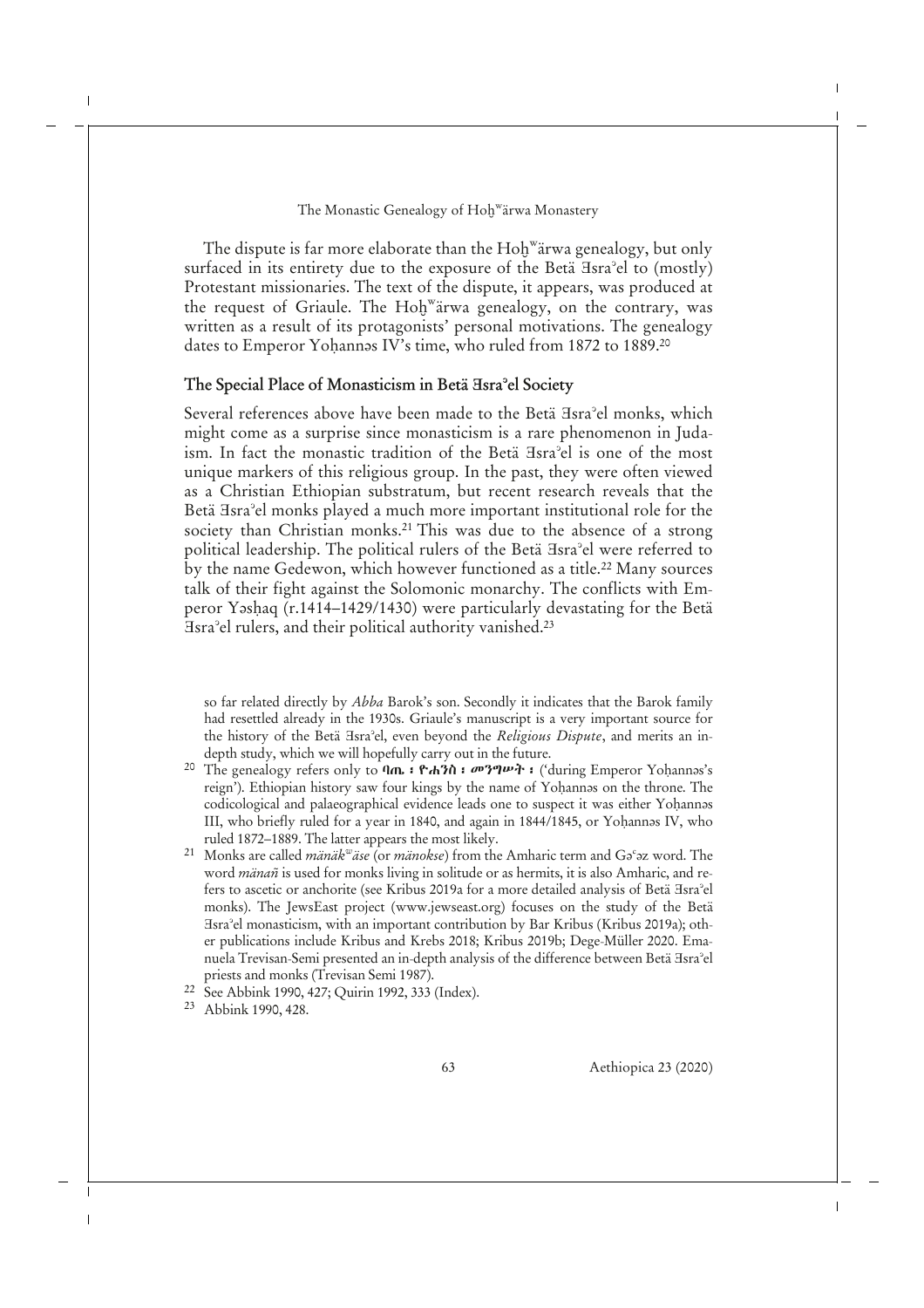It was at this point, apparently, that monks gained in importance: they were the most learned,<sup>24</sup> and consequently acted as the highest religious authority, leading other clerics and consecrating new priests and *mäsgid*, 25 and were also in charge of leading the community.<sup>26</sup> The monks were so successful in their position that 'Falasha religious life not only survived their political decline in the early fifteenth century, but appears to have even enjoyed a brief "golden age" during which important religious texts were either composed or adapted from Christian literature'.<sup>27</sup>

The traditional education of priests and monks was very similar, as were the roles both groups played—one of the main differences between monks and priests was that priests had to be married in order to be ordained, while monks had to be celibate.<sup>28</sup>

- <sup>24</sup> Shelemay 1989, 79, 'monastic training provided a good education and prestige, most Beta Israel priests studied with the monks'.
- <sup>25</sup> The Betä <sub>H</sub>sra<sup>2</sup>el term for 'synagogue' or 'prayer house'.
- <sup>26</sup> '[The Betä <sup>H</sup>sra<sup>2</sup>el] clergy, especially the monks and priests were not only the paramount ritual experts, but also chief guardians of the community's historical traditions and beliefs' (Kaplan 1987, 32).
- <sup>27</sup> Kaplan 1986, 350.
- <sup>28</sup> Considerable arguments state that Betä *Hsra*<sup>2</sup>el monks were eunuchs. Several descriptions of the initiation rite of becoming a monk involve castration. The most detailed is from Flad's German book (Flad 1869a, 33–34, my translation in the following): 'soon there were heavy outbreaks of physical desire, upon which Aba Zebra [*Abba* Ṣabra] ordered that all those who wanted to join the community had to become eunuchs—in order to avoid such atrocities in the future'. He describes the education of the novices, and states, 'Before they are accepted into the order (that is castrated), they are free to return to their families'. He continues to describe the initiation ritual, a huge celebration day, 'when the deed is done', with many monks coming from the villages nearby. They pray and drink beer together, they mix the powder of some intoxicating root into the beer of the novice to drug him. As soon as he is unconscious, they perform the castration, which allegedly costs many lives. In the English version of Flad's book the translator gives only very slight hints about this ritual (Flad 1869b, 30): 'unholy rites which will not bear description, and which cost many their lives'. D'Abbadie had reported something similar, but less drastic. Maybe he missed out on the actual emasculation part, as he only mentions that the novices consumed some kind of root, which caused infertility, and which made their beards disappear (d'Abbadie 1845). The Betä Esra<sup>3</sup>el priest Asres Yayeh wrote another version on this ritual: 'It is rumoured that something is placed on the male organ of the candidate for monkhood. Then the candidate is initiated into the monkhood. After the initiation the monk's face gets transformed. His beard falls off. He becomes a full-fledged ascetic' (Asres Yayeh 1995, 59). Halévy narrates how the ex-missionary Jean Stella told him in Eritrea 'that they [the Betä ∃sra<sup>3</sup>el] mutilated those of their children who were intended to be brought up for a monastic life. I [Halévy] may here state that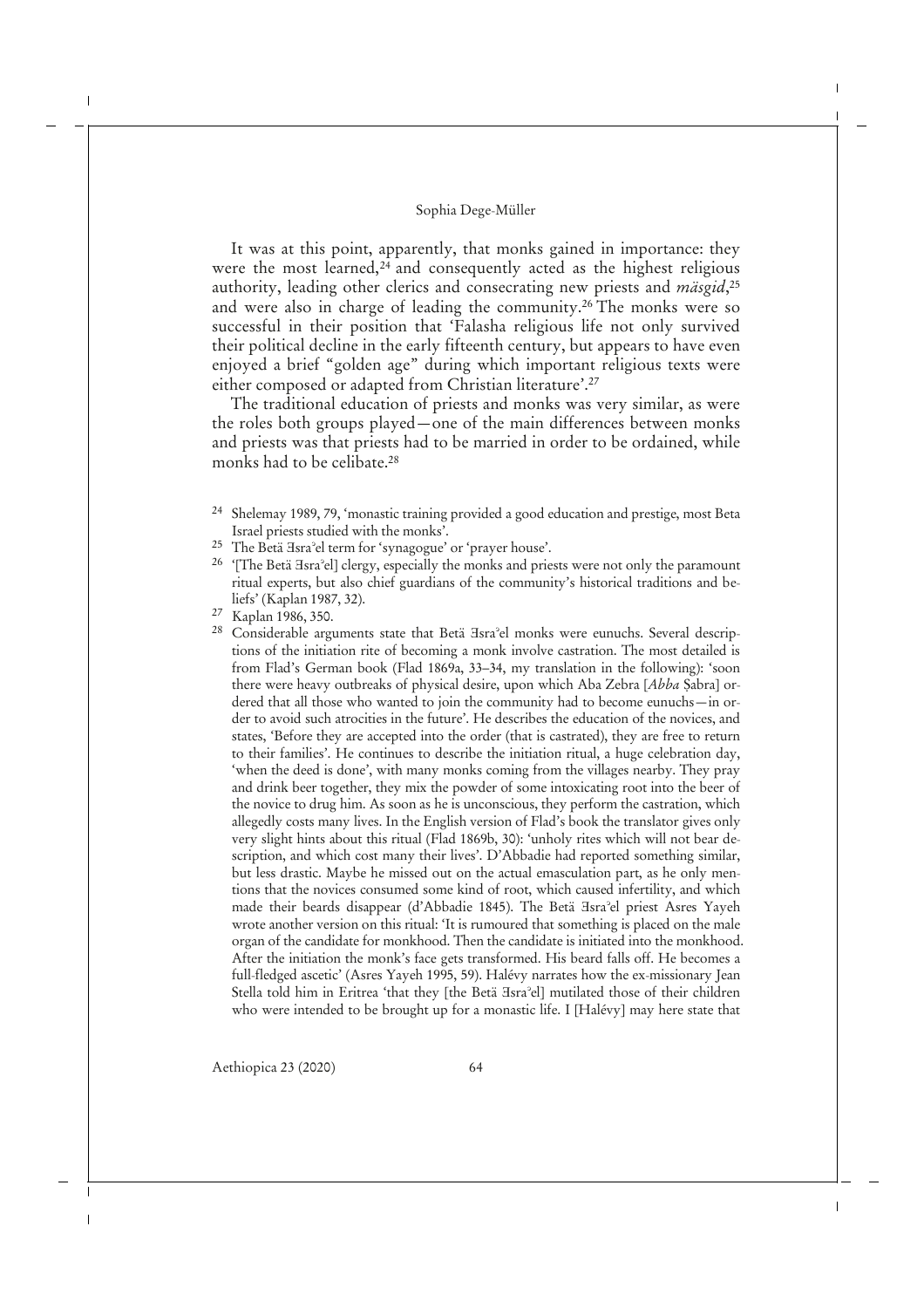The high-ranking position of the monks drastically changed in the late nineteenth century, with the arrival of not only European Christian missionaries, but also of European Jewish emissaries, which led to 'the increasing incorporation (to varying degrees) of elements of the Rabbinical tradition into Betä Hsra<sup>2</sup>el religious life'.<sup>29</sup> The monks were the strongest opponents to these foreign influences, vigorously defending the traditional beliefs, but in the end succumbed to the pressure.<sup>30</sup> Also the *k*afu gän, a devastating famine of 1888–1892 caused by rinderpest, the subsequent collapse of agricultural production, plague, locusts, and abnormally hot weather, $31$  had a negative effect on Betä Ǝsraʾel monasticism.<sup>32</sup> Monasticism had almost disappeared by the mid-twentieth century, and only one monk immigrated to Israel, *Abba* Bäyyänä Dämmoze (d.1999). The latter had one novice who was initiated as a monk, *Abba* Abroye Manase, and who is currently the only monk of the Betä Hsra<sup>o</sup>el.<sup>33</sup>

subsequent inquiries proved this statement to be groundless, and that it came from Amharic [meaning "Christian"] sources' (Halévy 1877, 202). The topic of castration of priests exists since antiquity and early times of Christianity and would be too much for this article, see Kuefler 2001; Collins 2013. The visionary dreams of *Abba* Barok Adhənän, mentioned earlier, in which God commanded him to return to secular life, after having 'lived like a monk [virgin]', and who, after following the commands, fathered several children, should be understood as a miracle. A miracle worked by God to restore *Abba* Barok Adhǝnän's manhood after castration. A similar miracle is found in a *Miracle* of *Epiphanius of Salamis*, which is contained in the introduction of the text *Tantä haymanot* ('The beginning of faith'; a study of this text is in preparation). Epiphanius restores the penis of an emasculated man, ወሰቤሃ፡ ውኅዘ፡ እስኪት፡ እምውስተ፡ ሥጋሁ፡  $\Lambda \mathcal{P}$   $\tau$   $\mathcal{C}$ :  $\mathcal{P}$   $\Lambda \Lambda$ :  $\mathcal{C}$   $\mathcal{A}$   $\Lambda \Lambda \mathcal{P}$  :  $\Lambda$  and in that moment the genitalia came out of the flesh of that who had been cut, along with the testicles', as in MS Addis Ababa, Capuchin Franciscan Institute of Philosophy and Theology, 013, fol. 4rb, digitized by the Ethiopic Manuscript Imaging Project (EMIP) as no. 667. I want to express my thanks to Steve Delamarter for providing me with a copy of this manuscript.

- <sup>29</sup> Kribus 2019a, 87.
- <sup>30</sup> While the monks proved the strongest group among the Betä <sup>H</sup>sra<sup>2</sup>el to challenge the Protestant missionaries, in the end it was the lack of 'centralized communal institutions capable of making decisions for the group as a whole, [or] efficient mechanisms for enforcing decisions made at anything other than village level' (Kaplan 1987, 37).
- <sup>31</sup> 'Kǝfu qän', *EAe*, III (2007), 376b–377b (R. Pankhurst).
- <sup>32</sup> Kaplan identifies the monks as one of the most severely affected parts of Betä *Hsra*<sup>2</sup>el society during this famine (Kaplan 1990a, 74). It was also a time of ongoing attacks of dervish troops from Sudan, an overwhelming threat for all of Ethiopia, but especially for the Betä Ǝsraʾel.
- <sup>33</sup> Kribus 2019a, 87.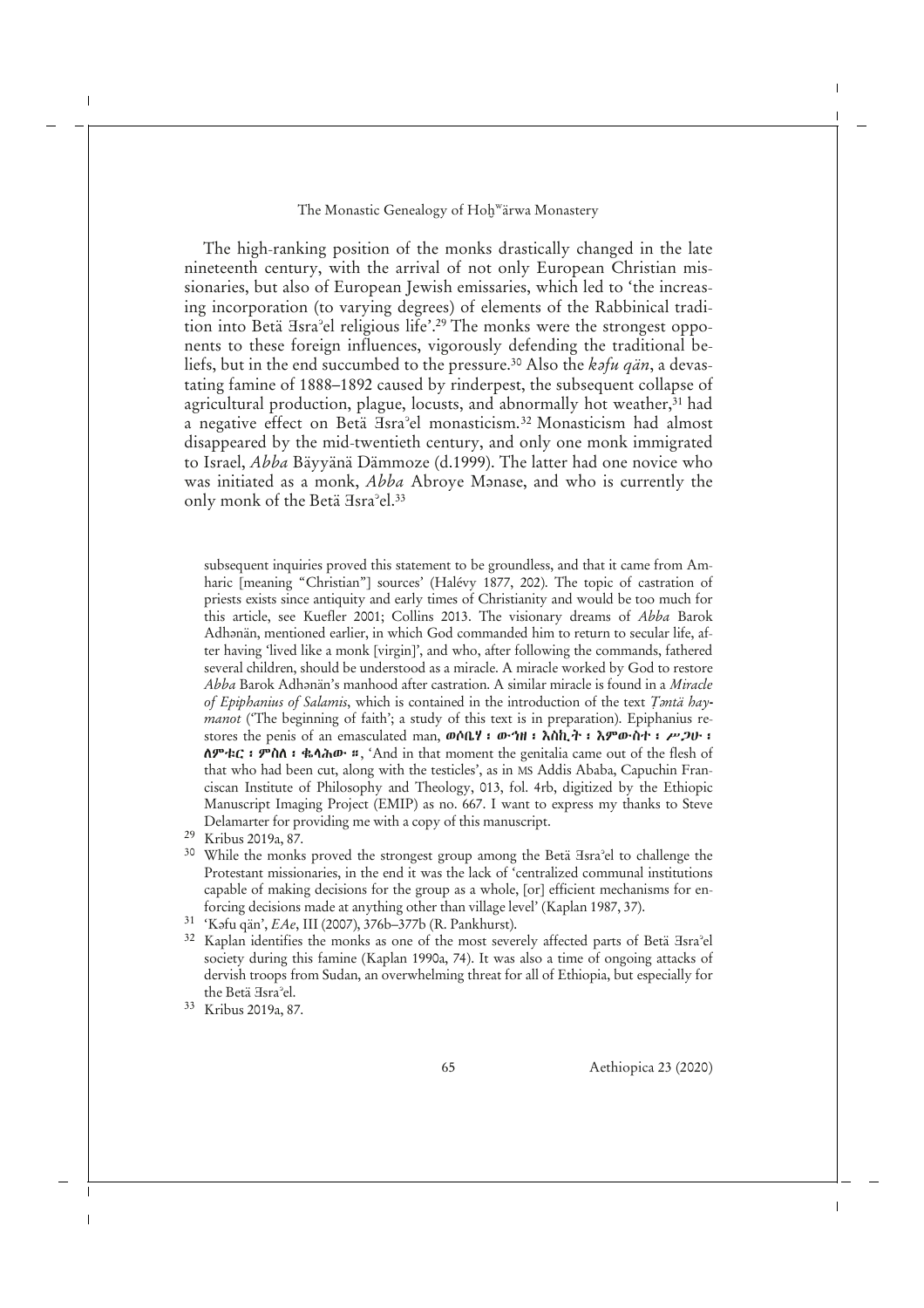## *Abba* **Ṣabra—Founder of Hoḫ<sup>w</sup> ärwa**

The monastery of Hoḫ<sup>w</sup>ärwa stands out among all Betä ∃sra°el monasteries. Its importance is connected to the traditions of the very foundation of Betä Ǝsraʾel monasticism by *Abba* Ṣabra in the fifteenth century. The legends regarding *Abba* Ṣabra are numerous and diverse, but they are all transmitted orally, with no written sources having been handed down to the present.<sup>34</sup> D'Abbadie mentions a *Gädlä Abba Ṣabra* ('Life of *Abba* Ṣabra'), but he himself never saw it, and it has not been discovered since.<sup>35</sup>

Most narrations agree that *Abba* Ṣabra was a contemporary of Emperor Zär<sup>°</sup>a Ya<sup>c</sup>gob (r.1434–1468). After which the stories fall into two categories. Some maintain that he was a Christian native of Šäwa, in present-day central Ethiopia, who after having committed a murder went into exile, where he made contact with the Betä Isra<sup>3</sup>el and, at some point, converted and embraced Judaism. Others say that he was a member of the Betä Hsra<sup>2</sup>el from the Samen Mountains.<sup>36</sup>

The legend continues that he was the father-confessor to none other than Emperor Zärʾa Yaʿqob and that he and one of the emperor's sons, Ṣägga Amlak, drew the wrath of the emperor, a religious zealot. When Zär<sup>2</sup>a Yaʿqob threatened to execute them, they fled into the wilderness. After several stops on their flight, they finally arrived at Hoḫ<sup>w</sup>ärwa. The legend talks of a miracle occurring in which *Abba* Ṣabra and Ṣägga Amlak became invisible upon the arrival of the emperor's soldiers.

*Abba* Ṣabra spent the rest of his life at Hoḫ<sup>w</sup> ärwa. He is accredited with having laid down the strict purity laws of the Betä Hsra<sup>2</sup>el,<sup>37</sup> composing

<sup>36</sup> Dege-Müller and Kribus forthcoming.

<sup>34</sup> For an overview on the various traditions relating to *Abba* Ṣabra, see Ben-Dor 1985, 41– 45; Kribus 2019a, 117–130.

<sup>35</sup> See for example Conti Rossini 1919–1920, 579.

<sup>&</sup>lt;sup>37</sup> The rules are commonly known as *attankuñ* (literally 'do not touch me'), and are said to have been established by *Abba* Ṣabra. The rules mainly concern avoiding physical contact between Jews and members of other groups, and avoidance of food prepared by non-Jews, see for example Stern 1862, 178, or Leslau 1951, xxv–xxvi. If the monks did violate any of these rules they would have to undergo a week-long purification process that involved extensive prayers, regular baths, and eating only uncooked chickpeas. The diet of the monks was very limited in general; Flad remarks, 'The Falasha monks lay heavy burdens upon themselves in endeavouring to work out a righteousness of their own. They undergo severe fasting and mortifications; many of them retire into the deserts, where they subsist on herbs and roots, and sometimes die of hunger. Many such cases came under my notice during my missionary work in Dshenda [Ǧända]' (Flad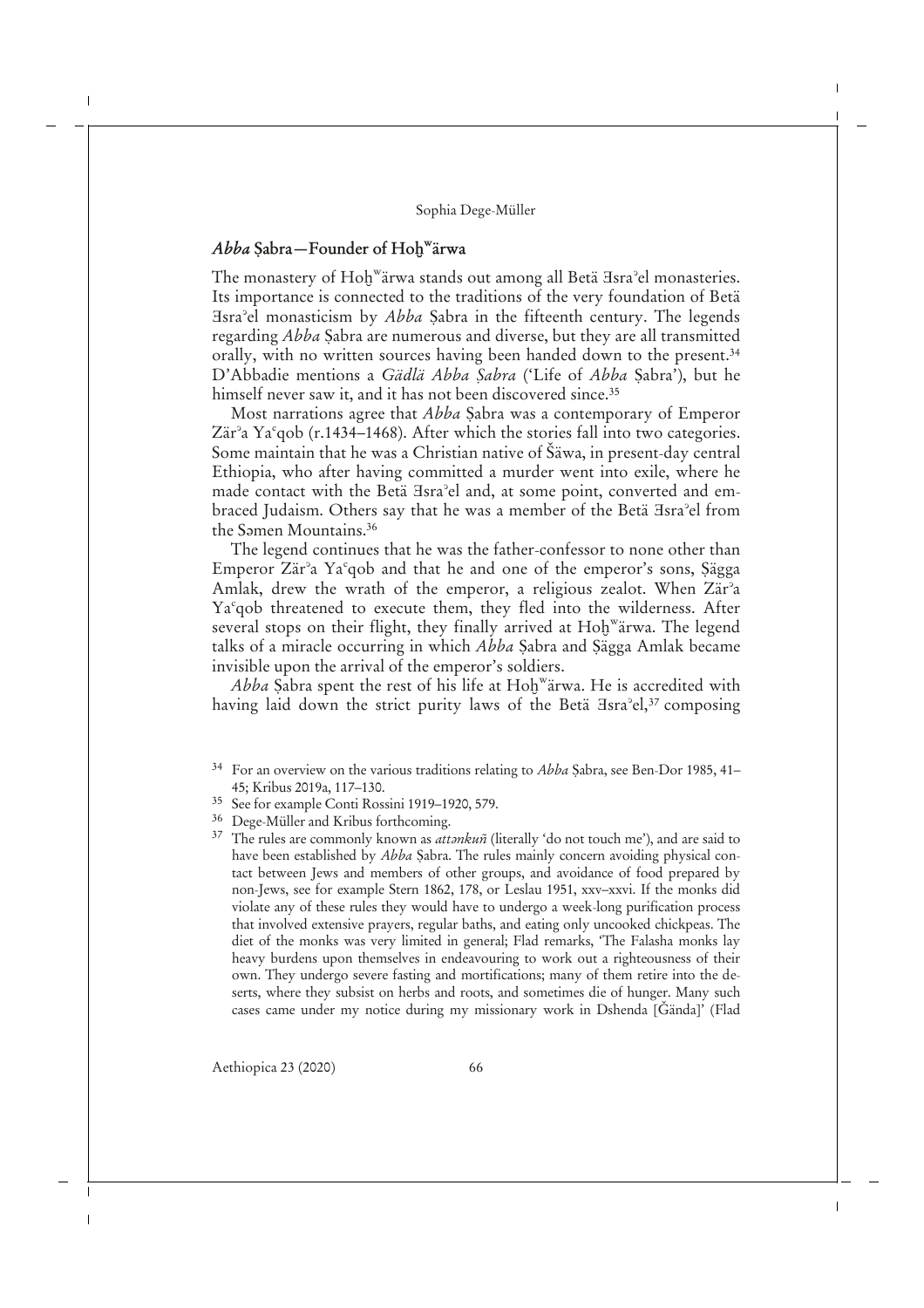some of their prayer texts,<sup>38</sup> teaching the *Orit* to the people, and, finally, introducing monasticism to the community. Although no written version of *Abba* Ṣabra's life has been handed down, and though the oral traditions vary to some extent, the story does contain topoi found in many other (Christian) hagiographies, such as his troublesome past (potential murderer?), the conversion of other people (Ṣägga Amlak), the persecution by the authorities, the miracles granted by God, and, especially, becoming invisible. *Abba* Ṣabra and Ṣägga Amlak are very present in the oral tradition of the community, and frequently featured in the commemorative notes of their manuscripts.<sup>39</sup>

In his analysis of the legend Jon Abbink calls it a 'nice inversion', that *Abba* Ṣabra's first disciple was Ṣägga Amlak, 'son of the fanatical and Orthodox Christian king. Thus they [the Betä Ǝsraʾel] were expressing the spiritual superiority of their own tradition which could even attract such close kinsman of the enemy king'.<sup>40</sup> This might also add to the veneration enjoyed by Hoḫ<sup>w</sup>ärwa: it is a site of victory over the Christian Solomonic kingdom.

## **The Site of Hoḫ<sup>w</sup> ärwa**

Hoḫ<sup>w</sup> ärwa, as a location, enjoys a certain mystical fame, being known as the first monastery of the Betä *Hsra*<sup>2</sup>el. Many travellers and scholars have tried to reach it—and only few have succeeded. Expeditions set on reaching Hoḫ<sup>w</sup> ärwa are uniformly described as challenging and dangerous. There are several reports of travellers planning to visit it, who were prevented to do so due to security constraints.<sup>41</sup> Some descriptions of successful visits are ra-

1869b, 30). D'Abbadie reported that the monks were wearing an 'iron hair shirt' ('ont un cilice de fer', d'Abbadie 1845).

- <sup>38</sup> For example the prayer *Bäqädami gäbrä əgzi<sup>∍</sup>abəḥer*, see Hayon 2003, 9.<br><sup>39</sup> Dege-Müller 2020, 11, 30. Kaplan lists further similar narratives of the C
- Dege-Müller 2020, 11, 30. Kaplan lists further similar narratives of the Christian monks Gäbrä Masih and Gäbrä Iyäsus, who also struggled with the normative church, and who are said to have assisted the Jews in various ways (Kaplan 1992, 71).
- <sup>40</sup> Abbink 1990, 434.
- <sup>41</sup> D'Abbadie attempted to visit Hoḫ<sup>w</sup>ärwa, 'je résolus d'aller à Hoharua [...] mais mon projet s'étant ébruité, un de mes amis vint me prévenir que des voleurs de grand chemin m'attendaient au passage' (d'Abbadie 1851, 181). Jacques Faïtlovitch describes how his Betä Hara<sup>3</sup>el friends tried to discourage him from this trip, warning him of the dangers of the area, imminent malaria, and the almost impassable mountains (Faïtlovitch 1910, 84). Halévy travelled twice to this region during 1867–1868, but the first time the insecure situation in the region prevented him from proceeding further (Halévy 1869, 282). On his second trip he managed to reach Ayeq<sup>w</sup>a (spelt 'Ayequa' by him, our local inform-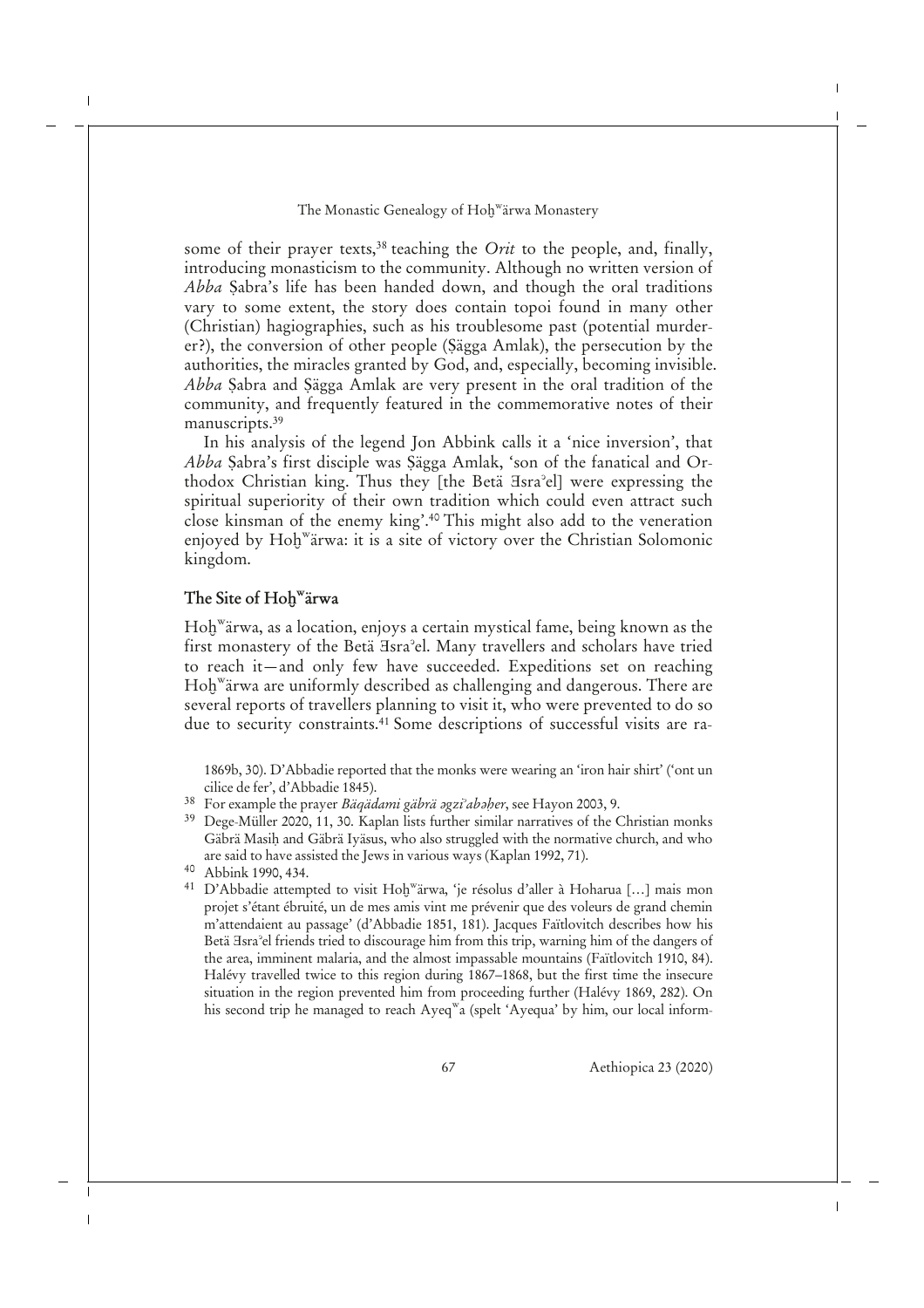ther obscure, and some points on maps leave the impression that the mapmaker did not visit the site in person.<sup>42</sup> The text of the Hoḫ<sup>w</sup>ärwa genealogy (see below), however, offers a first original indication about its location, as it states that Hoḫʷärwa is in Ğanfänkära.<sup>43</sup> The district of Ğanfänkära in Armačaho was in pre-twentieth-century times known for its wild game (elephants, giraffes, buffalo, lions). <sup>44</sup> Traversed only by secondary trade routes it was far less visited and described more rarely than adjacent regions.<sup>45</sup> Nonetheless, the information from the genealogy, in combination

ants told us 'Ayek<sup>w</sup>a'), 'surrounding Mount Hoharoa', but he 'was unable to proceed alone to visit the hermits' (Halévy 1877, 228–229).

- <sup>42</sup> For example Quirin 1992, 42.
- <sup>43</sup> Fol. 163rc, spelled 'Ǧani fäkära'. This spelling with an internal -*i* is also found in Lejean 1867, 364 (where he suggests the spelling 'Djani-Voggara', which is Ǧani Wägära), in d'Abbadie 1845, and in Tä'ammərat Amanu'el's notes (Leslau 1974, 626). Halévy, who travelled through Ğanfänkära coming from the north, also stated that Hoḫʷärwa was located in this district (Halévy 1869, 282).
- <sup>44</sup> Extensive description in Rüppell 1840, 141–171.
- <sup>45</sup> One of the first tangible sources to these regions is James Bruce, who writes, 'At three quarters past eight we came to Werkleva [Wärqlaba?] [...]. Above this, too, is Armatchiko [Armač̣ǝho], a famous hermitage, and around it huts inhabited by a number of monks. These, and their brethren of Magwena [Mägina], are capital performers in all disorder of the state; all prophets and diviners, keeping up the spirit of riot, anarchy, and tumult by their fanatical inventions and pretended visions' (Bruce 1790, 288). Before and after this account, he mentions further place names, 'Wali' [Walia?] and the river 'Mahaanah' (?), which all can be found on maps of Armačaho, near Ğanfänkära—the exact borders of this district are not easy to distinguish (see the maps of Salt 1814, 136; Faïtlovitch 1910, 189; E. A. Survey Group 1941). Further in the chapter Bruce gives another description: 'Here we have a view of the steep mountain Magwena, where there is a monastery of that name, possessed by a multitude of lazy, profligate, ignorant monks' (Bruce 1790, 290). It is tempting to associate the heretic monks of Bruce's description with the monks of Hoḫ<sup>w</sup>ärwa. Faïtlovich's map also features 'Magina' (Mägina) not far from our region of interest. There is one other reference that might support the hypothesis that Bruce encountered Betä <sup>H</sup>sra<sup>2</sup>el monks at Mägina. Ellero, who described the settlements in Wälqayt, states about Addi Agäw: 'Centro esclusivamente di Falascià è il già rammentato Addì Agau [Addi Agäw], così detto appunto per la stirpe de' suoi abitatori, i cui avi vennero da Moghinà [Mägina] (Armaciohò [Armač̣ǝho]) ove erano immigrati dal Semién [Samen]. [...] La tradizione vi ricorda una lunga sosta, in preghiere, dell'anacoreta abbà Sefrà [*Abba* Ṣabra], proveniente dal Semién' (Ellero 1948, 112). The tradition that Ellero reported here, connecting the Betä  $\exists s$ ra<sup>3</sup>el of Mägina not only to *Abba* Sabra, but stating that he came from the Samen Mountains, is a strong support of my claim. Thus, if indeed Bruce referred to Betä  $\text{Isra}^2$ el monks in this area, it would be the first attestation thereof, dating backward the otherwise first reference by d'Abbadie of 1845 to 1790.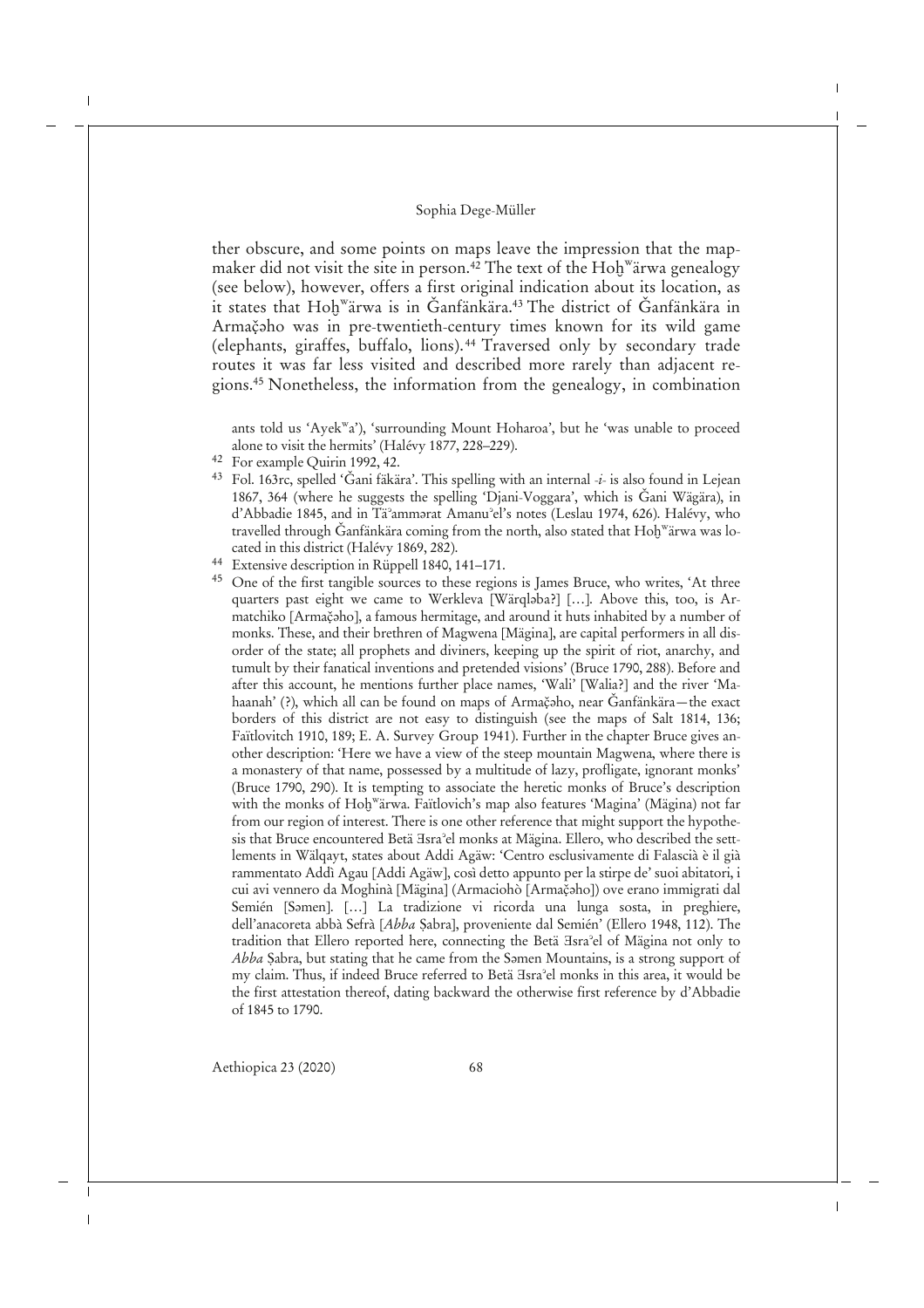with travel routes and old maps, allows for a relatively precise identification of the location of Hoḫ<sup>w</sup> ärwa.

Before the discovery of the genealogy under study, the place name Hoḫ<sup>w</sup> ärwa had not been found written in *fidäl*. Thus, very different forms of it can be found in the literature: 'Koharwa',<sup>46</sup> 'Kokora',<sup>47</sup> 'Hoharewa',<sup>48</sup> 'Hoharoa', <sup>49</sup> 'Hoharua', <sup>50</sup> 'Huharuà', <sup>51</sup> 'Hohwara', <sup>52</sup> 'Huharwa', <sup>53</sup> and 'Haharwa'.<sup>54</sup> As becomes clear, there is no consensus on the correct spelling of Hoḫ<sup>w</sup>ärwa. Indeed, even our genealogy renders the name in two different spellings: Ḥokʷarwa (**ሖኳርዋ**) and Hoḫʷärwa (ሆ**'ሎርዋ**). Thus far, no suggestions regarding its etymology have been made.<sup>55</sup>

The descriptions of the place vary considerably. Flad writes that 'Hoharewa' is the cave in which *Abba* Ṣabra lived, in the province of 'Armatschoho' (Armačaho). He also claims that 200 monks lived in the village around it.<sup>56</sup> In the same year, Halévy writes that the province of 'Djanfankara' (Ǧanfänkära) is well populated with Betä Isra<sup>3</sup>el, who live in eight villages around the mountain 'Hoharoa'*.* Some fifteen Betä Ǝsraʾel hermits, known for their wisdom and held in great respect also by the Christians, are said to live on the mountain's summit.<sup>57</sup> After such a long time, the size of the monastic community at Hoḫ<sup>w</sup> ärwa is difficult to establish. Presumably, the number fluctuated over the centuries. The reports fall into two groups, those indicating 200–250 monks (Flad and Quirin), and those of only 15–20 monks (Halévy and d'Abbadie).<sup>58</sup> The latter seem to have more credibility, firstly because Halévy most possibly visited the site himself (or came very close), and, secondly, d'Abbadie's in-

- <sup>46</sup> D'Abbadie 1845.
- <sup>47</sup> D'Abbadie 1867; 1873.
- <sup>48</sup> Flad 1869b, 32.
- <sup>49</sup> Halévy 1869, 282; 1877, 229–230.
- <sup>50</sup> Faïtlovitch 1910, 84.
- <sup>51</sup> Conti Rossini 1919–1920, 578. Carlo Conti Rossini here states that d'Abbadie spelled the place 'Hohuārwā'.
- <sup>52</sup> Quirin 1992, 66.
- <sup>53</sup> Leslau 1974, 626.
- <sup>54</sup> Gobäze Baroḵ 2007, 6.
- <sup>55</sup> I decided in favour of Hoḫ<sup>w</sup>ärwa, since all but d'Abbadie's account and the oral tradition use a word with two *h*- sounds.
- <sup>56</sup> Flad 1869a, 33. Quirin gathered oral tradition from two priests who stated that 250 monks lived in the area (Quirin 1992, 118), but the information seems to refer to the period of the Gondärine kingdom (1630s–1769).

<sup>58</sup> Flad 1869a, 33; Quirin 1992, 118; Halévy 1869, 282; d'Abbadie 1851, 260–262.

<sup>57</sup> Halévy 1869, 282.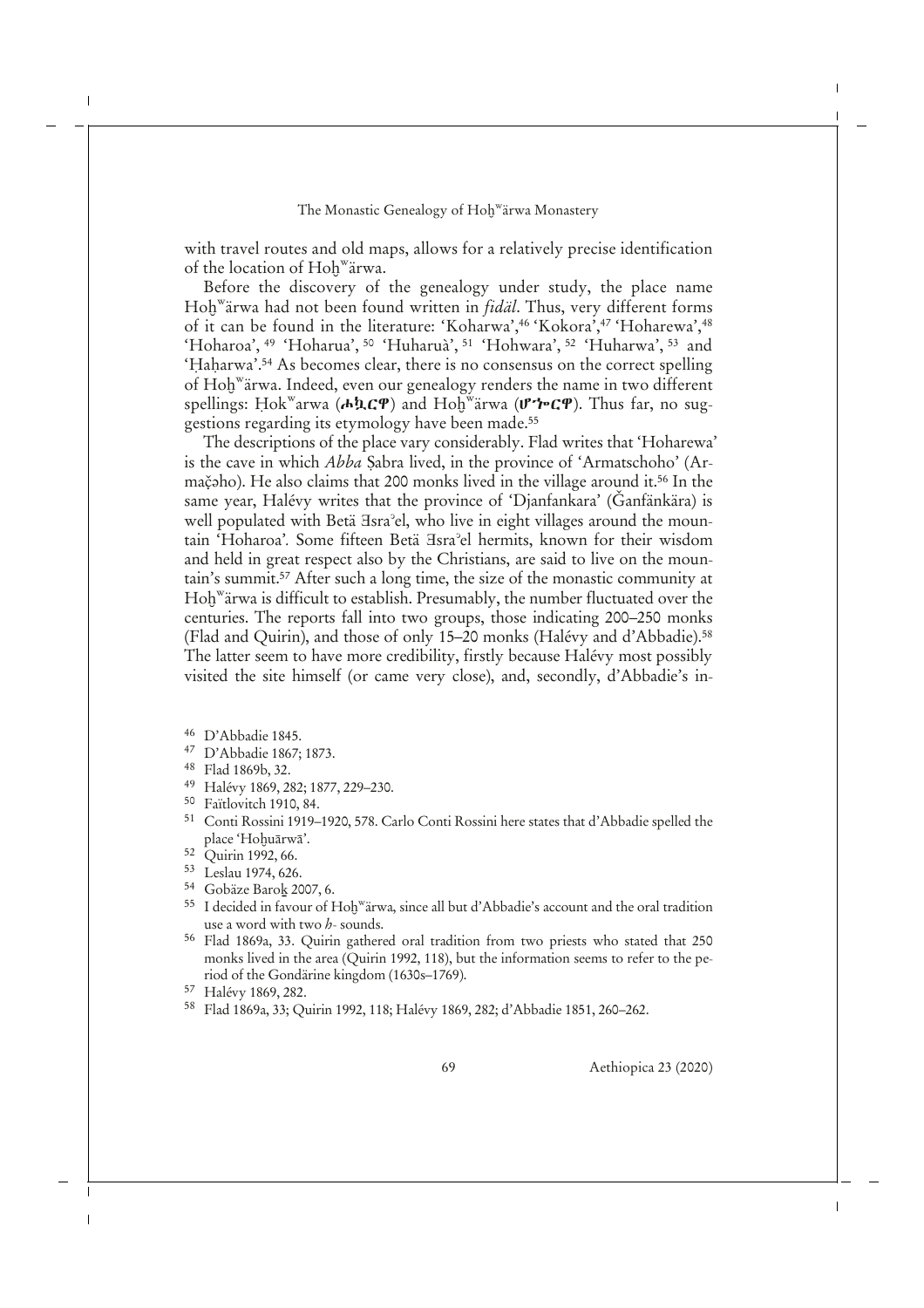formant, *Abba* Yashaq, was the leader of the community and, therefore, in a good position to provide d'Abbadie with correct information.

It has not been established for certain that Flad visited the site himself, or how close Halévy managed to get. The last village that Halévy describes, Ayeq<sup>w</sup>a, is at the foot of the mountain. Flad does not provide any further descriptions that could help locate the site. The only trustworthy description, containing exact travel points, has been provided by Faïtlovitch. He outlines his travel all the way from the region of Dämbəya to the 'deserts' of Armačaho and Ğanfänkära on foot. At one point he writes that they 'tried to reach the village of Meriena [Märina]—at the foot of the Hoharua mountains—where a few Falasha families live'.<sup>59</sup> In Märina, Faïtlovitch got into a fight with the Christian villagers, but was eventually able to continue his trek.

On Sunday, 20 September, we left Meriena and reached, after an ascent of 3/4 hour, Hoharua situated on a high plateau by the same name, where the old mesgid [*mäsgid*] of the Falashas is found. The Hoharua mountains, whose high reaching peaks offer the view over the entire provinces of Abyssinia, all the way to Sudan, are a landscape of high attraction, here is the site of the most holy and most cherished memories of the Falasha, and legends connected to its peaks and steep declines abound. Indeed, we still find traces of their former prayer houses, and other attestations of the past of the Jews of Abyssinia. […] The temple itself, today the most beautiful prayer house of the Falasha, is completely different from the others, an impressive massive structure, in characteristic temple-shape, whose tin roof can be seen from afar. It stands in a little dip of the mountains, in a place called Loso [?], and is surrounded by the houses of the priests.<sup>60</sup>

On the next day, Monday 21 September, we visited, accompanied by the high priests, all sites related to the memories and past of the Fala $sha.61$ 

He ends his description noting that descending again 'from that mountain […] turning southwards we passed the nearby Falasha village Aiqua [Ayeq<sup>w</sup>a]'.<sup>62</sup> Faïtlovitch's description gives the impression of a cluster of related sites, that together forms the larger holy site of Hoḫ<sup>w</sup>ärwa. It is

- <sup>59</sup> Faïtlovitch 1910, 86, my translation.
- <sup>60</sup> Ibid., 88–89, my translation.
- <sup>61</sup> Ibid., 91, my translation.
- <sup>62</sup> Ibid., 91–92, my translation.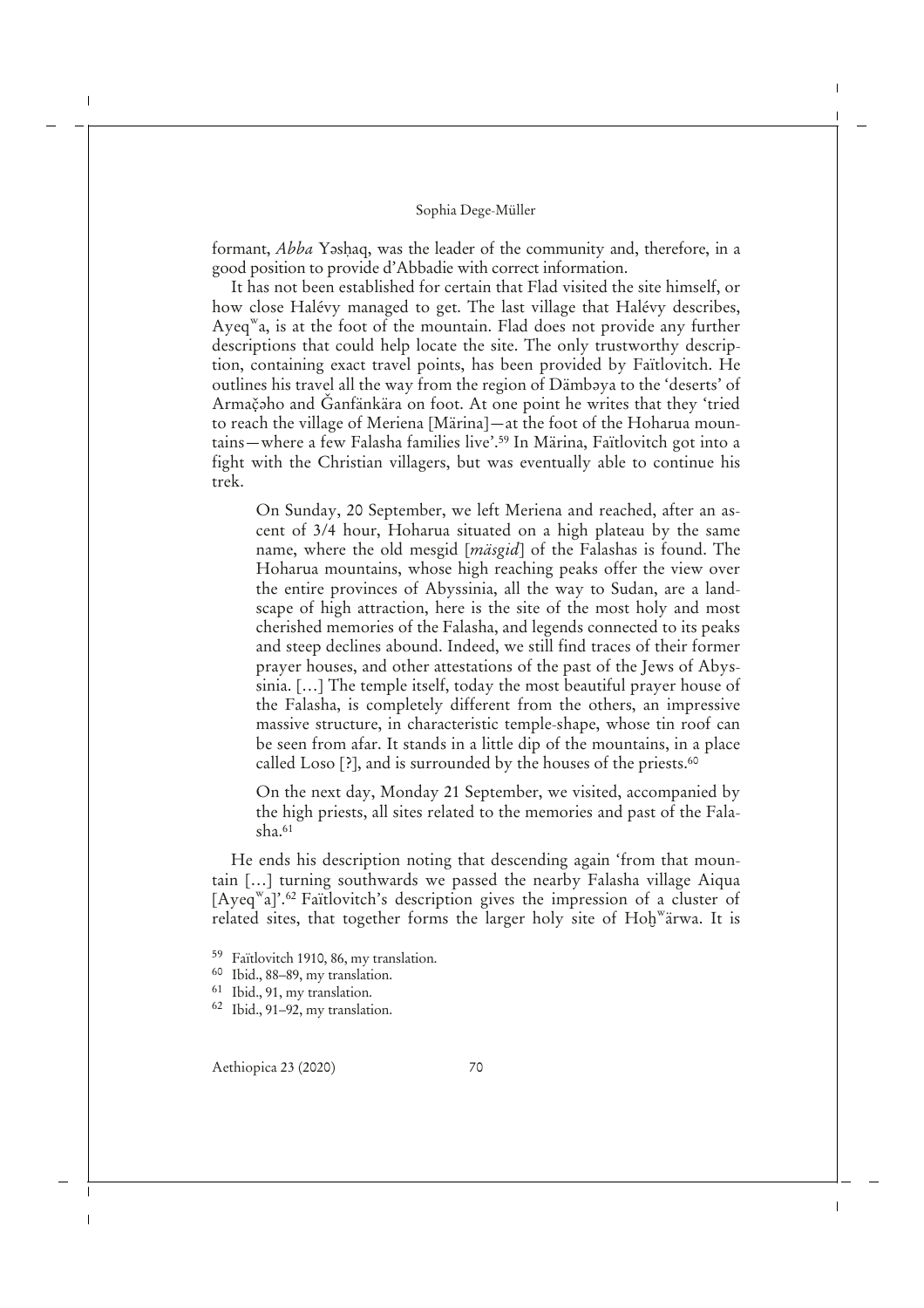striking that most scholars and travellers talk of it as a mountain, and even include it on their maps as stylized mountains. Samuel Baker dubs it 'Mt. Horrea', and d'Abbadie names it 'Mt. Kokora'.<sup>63</sup> In his *Géodésie d'Éthiopie* of 1873, d'Abbadie published additional data to his map: he describes 'Kokora' as an 'isolated and flat hill where the great assemblies of Wagara [Wägära] were held'.<sup>64</sup>

Aside from his written description, Faïtlovitch also marked his travel route onto a detailed map, with the district of Ǧanfänkära, and points for Hoḫʷärwa and Ayeqʷa. A few other maps feature places that, when all combined, produce a quite clear location of Hoḫ<sup>w</sup>ärwa. The German naturalist and adventurer Eduard Rüppell spent almost three weeks in Ǧanfänkära, hunting and gathering specimens in 1833–1834. Afterwards, he published a map (1838) as well as an extensive report of his trip (1840). He wrote a stark description of the view from the village of 'Kulla' ( $Q^{\text{w}}$ älla)<sup>65</sup> over Ǧanfänkära.

In the foreground one isolated volcanic mountain of striking form stands out. It lies south-east of the village Workemider [Wärqämadar] and is called by its inhabitants Ankodib [Anq $^{\rm w}$ adib]. The four isolated spikes that form its peak are visible from most parts of Kulla, and are the focal point of orientation for the entire region.<sup>66</sup>

Further on he mentions the place 'Karoa' (Karwa), 'which is 3/4 hour east from Ankodib'.<sup>67</sup> An impressive mountain like this Ankodib perfectly

- <sup>63</sup> D'Abbadie 1867 (https://ethiomap.huma-num.fr/public/?id\_article=13, accessed on 5 November 2020); Baker 1870, 131. Quirin also marks it as 'Mt. Hohwara', the position he suggests is, however, quite off (Quirin 1992, 42).
- <sup>64</sup> D'Abbadie 1873, 419, my translation. Éloi Ficquet was so kind to indicate this reference to me.
- <sup>65</sup> Q<sup>w</sup>alla is the designation of one of the different ecological zones of Ethiopia. Still situated in the highlands, it marks lower areas, with warmer (even hot) temperatures, wild animals, and oftentimes dangerous diseases (such as malaria), but also fertile soil, cf. 'Q<sup>w</sup> älla', *EAe*, IV (2010), 311b–312a (A. Ritler).
- $66$  Rüppell 1840, 153, my translation. Indeed Anq<sup>w</sup>adib is even visible from the view point in Kossoge (on the modern road connecting Gondär and Däbark) overlooking Ǧanfänkära from the highlands of Wägära.
- <sup>67</sup> Rüppell 1840, 166, my translation. Both places are marked on his map of 1838 (Rüppell 1838). In the course of the JewsEast field research, Bar Kribus and I tried to visit Hoḫ<sup>w</sup> ärwa in October 2019, but unforeseeable heavy rains prevented us from reaching the site. We were however able to conduct interviews at Anq $^{\rm w}$ adib, Kərwa, and Ayeq $^{\rm w}$ a and documented an abandoned Betä  $\text{Zsra}$ <sup>2</sup>el cemetery. The area is nowadays almost exclusively populated by Kǝmant (Rüppell said the same in Rüppell 1840, 148–149). Our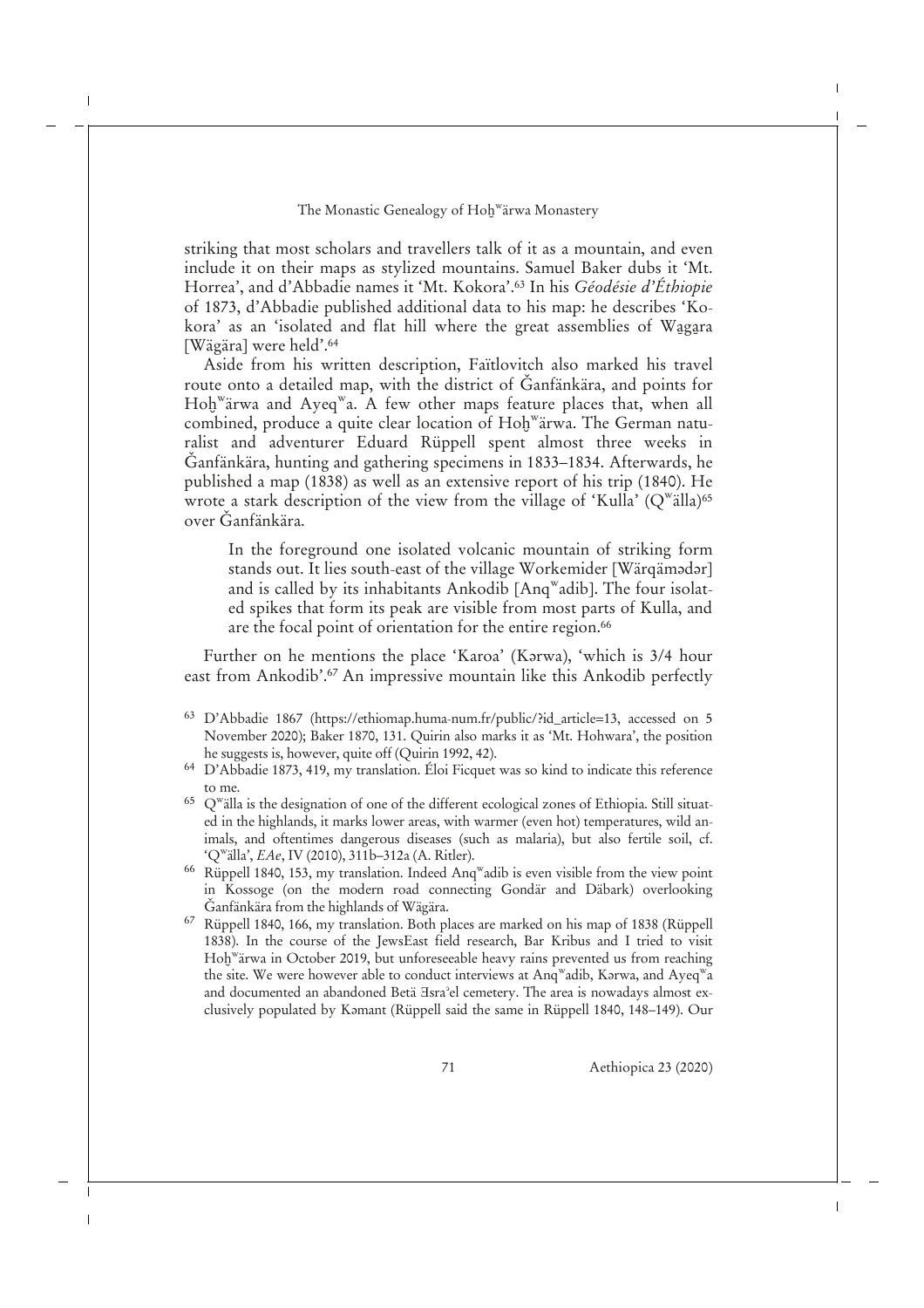matches Faïtlovitch's description of 'the Hoharua mountains, whose high reaching peaks offer the view over the entire provinces of Abyssinia, all the way to Sudan',<sup>68</sup> however, it does not mark Hoḫ<sup>w</sup>ärwa proper. In combination with two other maps, a more precise picture is attained. The map *Carta dimostrativa della Etiopia* (*Gondar*), produced by Enrico de Chaurand, traces Rüppell's travel route and, in addition, 'Mt. Horrea'.<sup>69</sup> The *1:250,000* Lake Tana E.A.F. No. 541 map published in 1941 contains 'Acqua' (Ayeq<sup>w</sup>a) and 'Amba Ancudib' (Anq<sup>w</sup>adib Mountain).<sup>70</sup>

The fact that Hoḫʷärwa was known as a place of special interest, even to those who had no specific interest in the Betä Ǝsraʾel, becomes clear from the numerous references on the maps. Thanks to the combination of information provided from the Hoḫ<sup>w</sup>ärwa genealogy, the travel accounts, and maps, its location can be pinpointed with reasonable precision.

The genealogies indicate a connection to the monastery of Hoḫ<sup>w</sup>ärwa and an unnamed monastery in Wälqayt. Although there are some indications about monastic networks,<sup>71</sup> in the case of Hoḫ<sup>w</sup>ärwa, this is unfortunately the only reference. Regarding monasteries in Wälqayt, we have no precise information at all. There are several mentions of Betä Hsra<sup>2</sup>el monks

informants had not heard of Hoḫ<sup>w</sup>ärwa, but only Karwa, which we first took as a corruption of the word, until we realized that it refers to another mountain nearby (which we also surveyed), which we identified as 'Karoa' from Rüppell's account and map. We were directed to another informant, the most knowledgeable *Qes H*šäte Täkäle, age 70. He claimed to have some Betä Hsra<sup>2</sup>el ancestry himself. In the brief interview he related all the relevant information about Hoḫ<sup>w</sup>ärwa and *Abba* Ṣabra. He told us that the synagogue of Hoḫ<sup>w</sup> ärwa is to be found near the town of Sali, which we saw in the distance, while the cave is a bit further from it; he also indicated to the valley nearby. The cave is protected by thickets and a large serpent; there are also still several hermits, who are however 'invisible' and can only be seen on special days. Not only did his descriptions contain several technical terms that relate directly to the Betä Ǝsraʾel, but his narration of the invisible hermits also closely resembles that of the *Abba* Ṣabra legend. For a few photographs of the area see https://www.jewseast.org/single-post/2019/09/19/A-Monastic-Genealogy-for-Hoharwa-Monastery-%E2%80%93-A-Unique-Piece-of-Bet%C3%A4-% C6%8Esra%CA%BEel-Historiography, accessed on 11 November 2020.

<sup>68</sup> Faïtlovitch 1910, 88, my translation.

<sup>69</sup> De Chaurand 1894, Hoḫ<sup>w</sup>ärwa is marked at an elevation of 1800 m above sea level. I have to express my thanks to Éloi Ficquet, who kindly shared this map with me, which in the future will be available at the Ethiomap website: https://ethiomap.huma-num.fr/.

- <sup>70</sup> E. A. Survey Group 1941.
- <sup>71</sup> Some are listed in Dege-Müller 2020, 10, n. 19.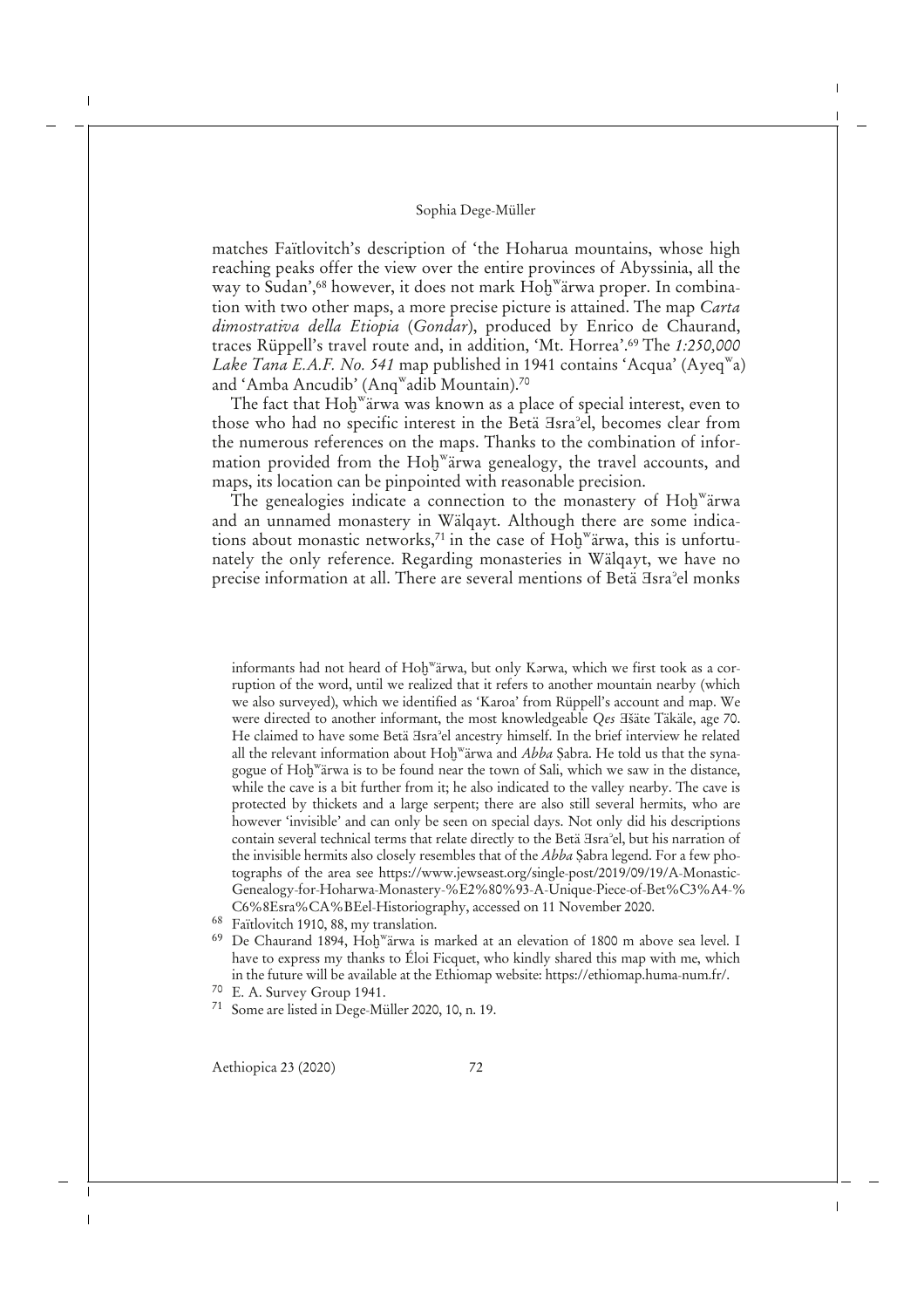in Wälqayt, but no exact location of monasteries given.<sup>72</sup> This may be due to the fact that the area of Wälqayt suffered severely from the *kəfu qän.<sup>73</sup>* There may also not have been many stable monasteries, but rather areas of hermits, or single monks living in normal villages. Like Armačaho, Wälqayt is, still today, a hinterland, only traversed by secondary trade routes.<sup>74</sup> Aside from Halévy, the Italian colonial officer Ellero is the only one to have given extensive reports on the villages of Wälqayt: it is due to him there is knowledge of the above mentioned link between Mägina in Armačaho and Addi Agäw in Wälqayt.<sup>75</sup>

## **The Protagonists of the Genealogies**

The two genealogies contained in the manuscript provide us with a number of personal names, some of which can be identified. The scribe of the first genealogy, *Abba* Wärqe, is the most important among them. The evidence shows that *Abba* Wärqe was a learned and highly esteemed man, who was also wealthy enough to buy such a valuable codex. The first additional text in the manuscript, the *Nägärä Muse*, was written by Wärqe himself which palaeographical evidence makes distinct. Throughout the manuscript are brief annotations in the margins for internal chapter headings and reading advice, most probably written by *Abba* Wärqe, or at least in part. There is one additional note in the manuscript, of which Wärqe is also the author—a short book curse written in a secret script.<sup>76</sup> This is a rare scribal feature but attests to the high learning of the scribe.

- <sup>72</sup> *Abba* Yǝsḥaq lists the names of monks in Wälqayt, but also remains unclear about the exact places they lived in (Waldman 2018, 290).
- <sup>73</sup> Kaplan 1990a, 74–75.
- <sup>74</sup> See also Taddia 2005.
- <sup>75</sup> Halévy 1869, 279–282. Ellero 1948, 111–112, also republished in Ellero 1995, 128–129 as in Dore et al. 2005, 111.
- <sup>76</sup> This scribal feature was already presented in Dege-Müller 2020, 33–35, but needs to be update, since I now fully deciphered the note. Ms JER NLI Or. 87, fol. 163rc-va: ዛቲ ፡ ኦ ሪት፡ ዘአባ፡ ወርቄ፡ ዘተሠየጣ፡ በ፴ሸማ፡ ዘሠረቃ፡ ወዘፈሐቃ፡ በሙሴ፡ ወአሮን፡ ቃል፡ ውጉ ዝ፡, 'This is the *Orit* of *Abba* Wärqe, who bought it for 30 *šämma* (pieces of cloth), whoever steals it, and erases it, shall be anathematized by the words of Moses and Aaron.' Cf. Pankhurst 1962 on the usage of *šämma* cotton cloths as 'primitive money'. Augustine Dickinson was able to transpose the recto and verso side of this note, which allowed reading a part that could previously not be deciphered (በ፴ሸማ). It also showed variant spellings or spelling mistakes, such as  $H + \nu$ ? where one would otherwise expect ዘተሣየጣ, or ሻማ instead of ሸማ, and ቂል instead of ቃል. I thank Susanne Hummel, Augustine Dickinson, and Jonas Karlsson for fruitful conversations that were instrumental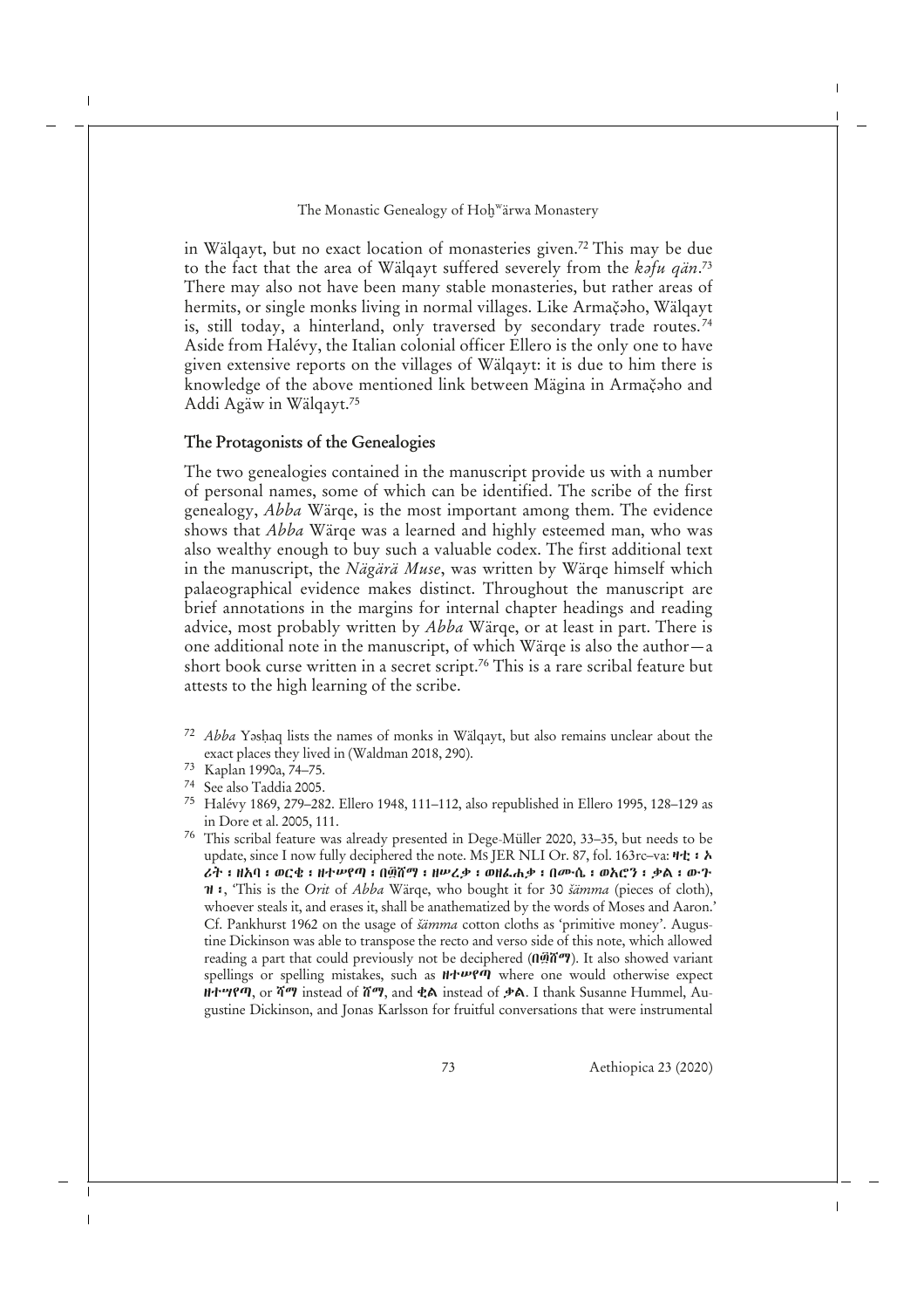Taking all this into account, one may speculate *Abba* Wärqe to have been the head of Hoḫ<sup>w</sup>ärwa monastery at some point in his life, in the nineteenth century.<sup>77</sup> The list of his spiritual family extends through his disciples *Abba* Iyob and *Abba* Iyasu. When the famous high priest *Abba* Yǝsḥaq Iyasu dictated his memoires in 1991, he narrated almost exactly the same genealogy of his spiritual ancestors—*Abba* Iyasu, the last name added to the commemorative notes of the manuscript, was his biological father.<sup>78</sup>

All through the manuscript, in its main text, the *Orit*, the names of '*Abba* Wärqe and his [spiritual] sons *Abba* Iyob and *Abba* Iyasu' have been inserted in the commemorative notes in modern pen.<sup>79</sup> Aside from a few names of Betä Isra<sup>3</sup>el in the commemorative notes of some manuscripts, which reveal their personal names only and rarely anything else, these monastic genealogies are an absolute *novum*. <sup>80</sup> *Abba* Wärqe not only lists his spiritual genealogy but also that of his biological family, including the line of his father, his mother's line, and a list of his brothers.

*Abba* Iyob structured his genealogy in the same way, starting with his biological father's family, and going on to list his brothers and sisters. He continues by narrating the monastic genealogy of his teacher, repeating Wärqe's list, and ends with the line of his mother. The last part of his text narrates how he celebrated the *täzkar*, the traditional mourning ceremonies,<sup>81</sup> three times for his spiritual father, *Abba* Wärqe, in two different monasteries.<sup>82</sup> This is where the word Hoḫ<sup>w</sup>ärwa first appears, also naming two other heads of the monastery. *Abba* Iyob describes how he sacrificed three cows in Wärqe's honour and donated a traditional luxurious garment

in reaching these conclusions here. The overall scribal features of the secret script will be studied in an upcoming publication.

- 77 There is another head of Hoḫ<sup>w</sup>ärwa known by the name, *Abba Y*əsḥaq, the major informant of d'Abbadie. The second genealogy discussed here lists two more 'heads' (the word *šum* is used), *Abba* Gošu and *Abba* Kidanu.
- <sup>78</sup> Waldman 2018, 279–280.
- <sup>79</sup> While it is difficult to prove, it is assumed that these short notes were written by *Abba* Iyasu, or perhaps his son *Abba* Yǝsḥaq. *Abba* Yǝsḥaq is mentioned at the end of the first additional text on fol. 3r.
- <sup>80</sup> A few other elaborate genealogies have been discovered, for instance a genealogy of *Däbtära* Barok (Dege-Müller 2020, 25, n. 89). There are modern publications which give Betä ∃sra<sup>3</sup>el genealogies, such as Asres Yayeh 1995, 137–167, or *Abba* Yəshaq in Waldman 2018, 282–288.
- 81 The *täzkar* of the Betä *Hsra*<sup>2</sup>el has been described several times, e.g. Flad 1869a, 68–69; Leslau 1957, 97.
- $82$  Next to Hoḫ<sup>w</sup>ärwa the text refers to a monastery in Wälqayt, without specifying the name.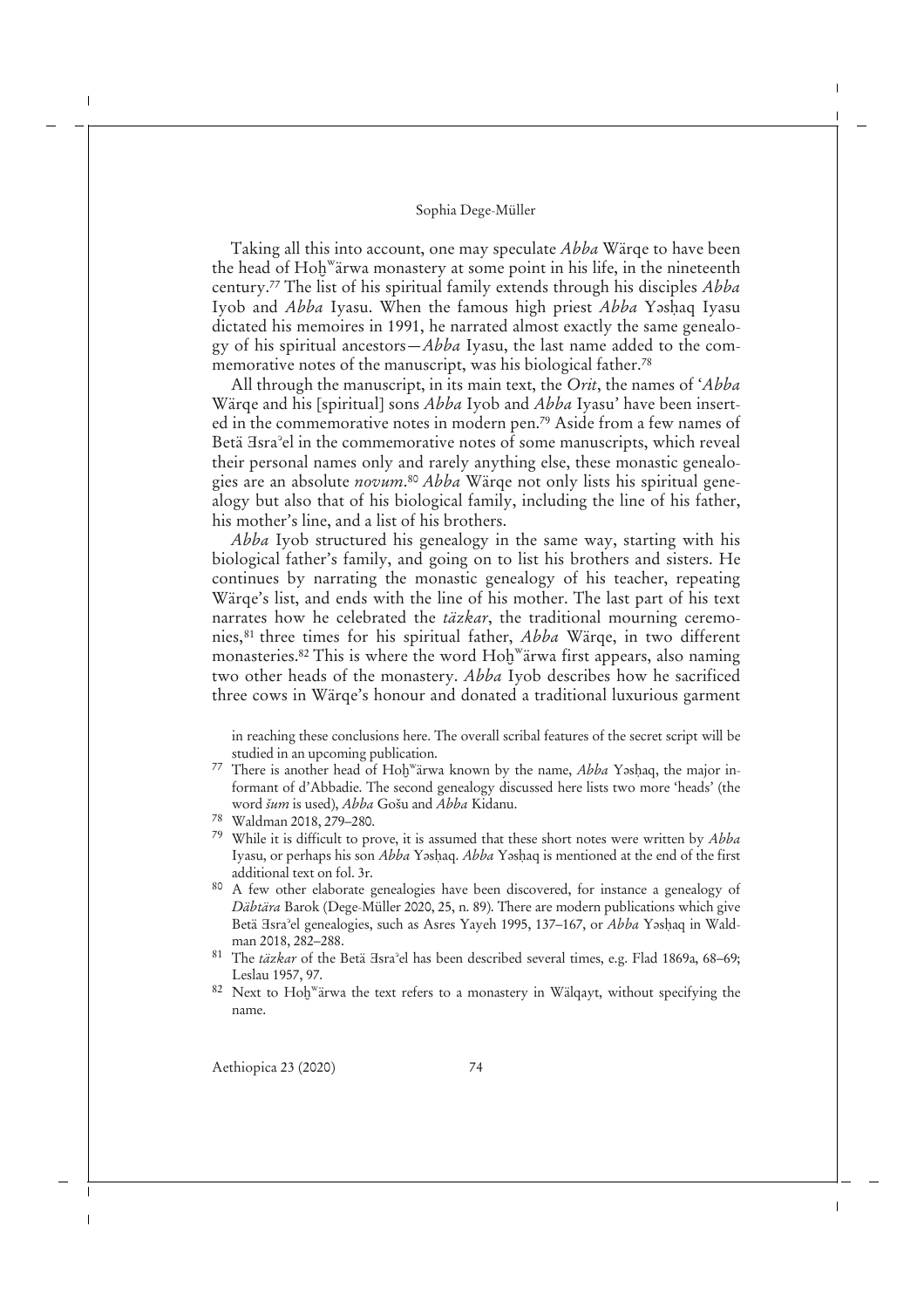(a *gǝmga*) <sup>83</sup> worth 3.5 *bǝrr* (Maria Theresa thalers) to the monastery, showing his deep respect and veneration for his spiritual father, and that this occurred during the reign of Emperor Yoḥannǝs IV.

Aside from the names of the family members of *Abba* Iyob, nothing else is known about him, save that he was the teacher of *Abba* Iyasu, the third person mentioned in the manuscript that can be identified. According to the information provided by *Abba* Yoshaq, the name of Iyasu's father was Gonšel. The manuscript was handed down from *Abba* Wärqe to his disciples. Its last owner, *Abba* Yǝsḥaq, born in the year 1900, received it as a gift from his father *Abba* Iyasu at his consecration into priesthood at the age of 27.<sup>84</sup>

#### **The Physical Features of the Manuscript**

The codex JER NLI Or. 87 is a very impressive manuscript of considerable size. Measuring 34 cm in height and 31 cm in width, it contains 163 folia, and weighs over 10 kg. The codex is bound in a reddish-brown leather cover, embossed with ornaments. So far, it is a perfect representative of the Christian Ethiopian manuscript tradition following all the rules to be anticipated in this instance.<sup>85</sup> However, the cross that is usually at the centre of the decorated covers has been scratched off on both covers of this codex, a clear indication that it was repurposed to suit a Jewish owner.<sup>86</sup> The handwriting,

- <sup>83</sup> Cf. Kane 1990, 1918, '(red coloured) cloth of silk and gold thread'.
- <sup>84</sup> In the memoires that *Abba* Yashaq dictated he tells the story of his dangerous flight from Ethiopia, on foot, to Sudan from where he, along with others, eventually emigrated to Israel. On the way they are attacked and kidnapped by highway robbers, who took everything from them but the manuscript which had no value to them. See Waldman 2018 for the full account. The manuscript has had quite some media coverage; there is a video with *Abba* Yəshaq Iyasu reading from the manuscript (starting from around minute 45): https://www.nli.org.il/he/items/NNL\_MUSIC\_AL000245172/NLI, accessed on 11 November 2020. The manuscript stayed in family possession, even after *Abba* Yashaq's death in 1995. It was donated by the family to The National Library of Israel on 21 March 2016. The donation ceremony was a big event with high-ranking members of the community: https://web.nli.org.il/sites/nli/english/library/news/pages/orit.aspx, accessed on 11 November 2020. Additional photos: https://www.flickr.com/photos/ 64126959%40N03/sets/72157665675201310, accessed on 11 November 2020. The latest book by *Rabbi* Menachem Waldman showcases *Abba* Yǝsḥaq holding the manuscripts in his hands on the cover (Waldman 2019). The photograph was taken in 1985, after his emigration (which was on 28 January 1982).
- <sup>85</sup> Sergew Hable Selassie 1981; Balicka-Witakowska et al. 2015; cf. also Dege-Müller 2020.
- <sup>86</sup> Until now two other such alterations have been witnessed, in MS Jerusalem, Ben Zvi Institute for the study of Jewish communities in the East, 6001, where a hole is cut into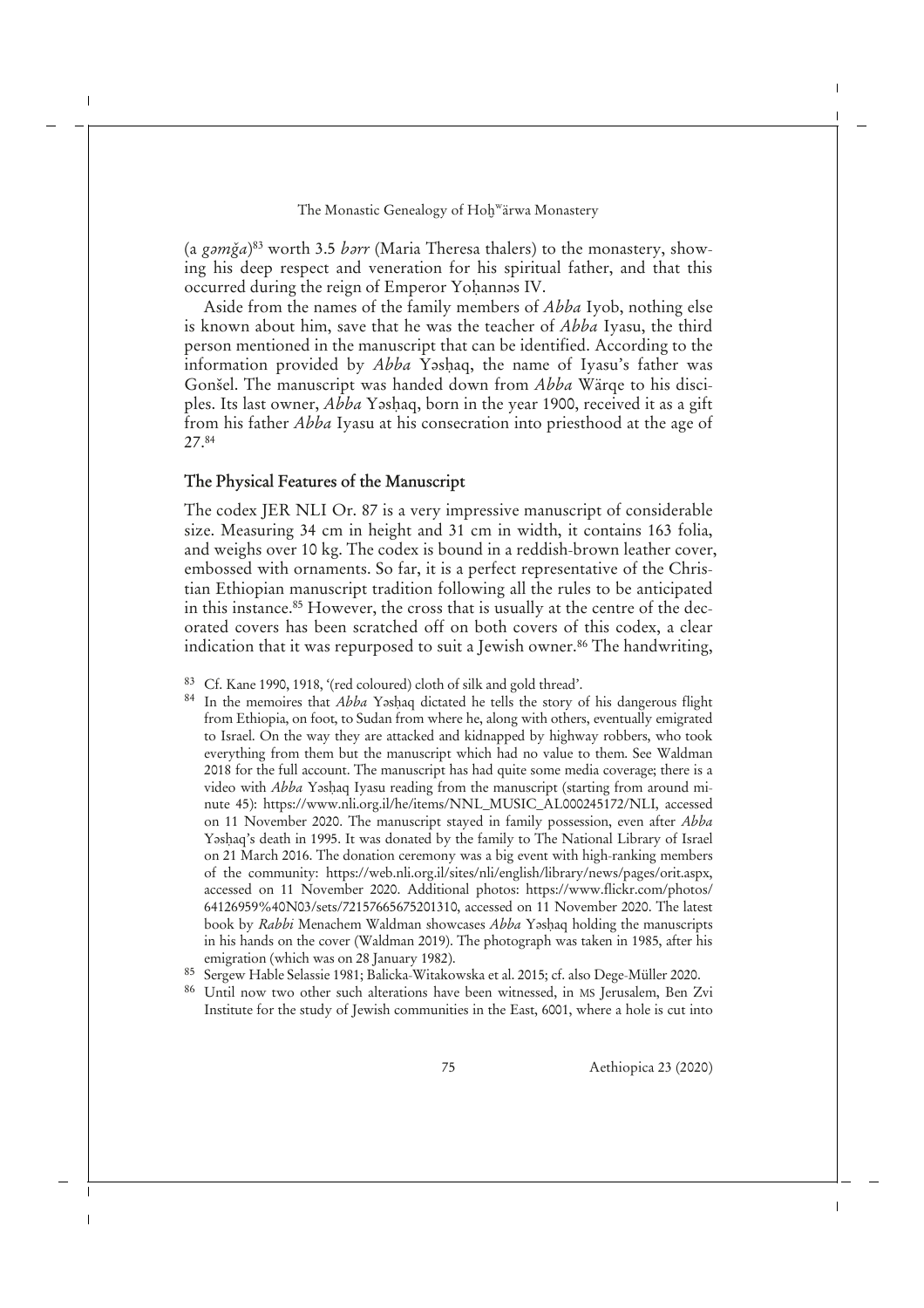albeit hinting at a rather recent age, is neat and careful. The text is arranged in three columns, which is relatively rare for Betä Hsra<sup>3</sup>el manuscripts. All in all, it amounts to a perfect example of a *de luxe* Betä *Hsra*<sup>3</sup>el manuscript.<sup>87</sup>

The main text of the codex is the *Orit*, which comprises the five Books of Moses as well as Joshua, Judges, and Ruth.<sup>88</sup> Together with the genealogies, it comprises a total of six additional texts, all written by members of the Betä Isra<sup>°</sup>el.<sup>89</sup> One of them is a protective prayer for a woman called Männa. The longest of the *additiones* is the *Nägärä Muse*, extending over fols 1ra–3r and written by *Abba* Wärqe himself.<sup>90</sup>

the leather, and in MS Jerusalem, The National Library of Israel, Ms. Yah. Or. 24, where the cross ornament is covered under some material, most probably wax, see Dege-Müller 2020, 23.

- <sup>87</sup> Ibid., 20–21.
- <sup>88</sup> Distribution of the texts: (1) Genesis, fols 4ra–34rc; (2) Exodus, fols 34va–59vc; (3) Leviticus, fols 60ra–79vc; (4) Numbers, fols 80ra–104vc; (5) Deuteronomy, fols 104va–127vc; (6) Joshua, fols 128ra–143vc; (7) Judges, fols 144ra–159vc; (8) Ruth, fols 160ra–162ra.
- <sup>89</sup> The *additiones*: (1) *Nägärä Muse*, fols 1ra–3r; (2) Book of Nehemia 9:1–16, fols 162ra– 162vb; (3) protective prayer for Männa, fol. 162vc; (4) genealogy of *Abba* Wärqe, fol. 163ra; (5) genealogy of *Abba* Iyob, fol. 163rb–rc; (6) book curse, secret script, fol. 163rc– va.
- <sup>90</sup> While the first two folia are written in two columns, fol. 3r only in one. The *Nägärä Muse* is also known as *Gädlä Muse* ('Life of Moses'), the full English title is *The Colloquy of Moses with God on Mount Sinai*. In Ethiopia it exists in a Christian version (CAe 2052, CAVT 130, German translations by Goldschmidt 1897; Duensing 1958) and in a Betä Hsra<sup>2</sup>el version (CAe 5873), with the latter being a rather abridged version of the former. There is a French translation by Kaplan (Kaplan 1990b, 97–105) and Ted Erho is currently preparing an edition. The text was translated from the Arabic, in the mideighteenth century as stated by an embedded colophon. While it clearly states that it was translated from Arabic, the reference of the exact date is less clear, and needs further investigation. The present manuscript states that it was a 'Thursday during the reign of King Iyasu'. There were several kings by that name, Iyasu I (r.1682–1706), Iyasu II (r.1730–1755), Iyasu III (r.1784–88), and even Iyasu IV (r.1813). Other manuscripts provide different dates. MS Frankfurt am Main, Stadtbibliothek zu Frankfurt am Main, MS. orient. Rüpp. II, 7 (now lost), containing the Christian version, states that it was translated by *Abunä* Krastodolu, in the 'year of Creation of the world 7247' (Goldschmidt 1897, 95) which, according to Chaîne, is 1755 (Chaîne 1925, 247). However, the last *Abunä* Krastodolu, the third of his name, died already in 1735; cf. 'Krastodolu III', *EAe*, III (2007), 442a–443a (S. Chernetsov). 1755 is the year in which Iyasu II died and Iyoʾas I started to reign. MS Tel Aviv, Sourasky Central Library, Faitlovich Collection on Ethiopia and Ethiopian Jews, Faitlovitch manuscript no.8, fol. 14v gives the time of 'King Iyoʾas […] on a Thursday', while, in the same library, Faitlovitch manuscript no.14, fol. 29va–b gives 'the time of King Iyoʾas, 7250 year of Creation' (= 1758 CE). MS BnF Éthiopien d'Abbadie 232, fol. 8vb only refers to 'the time of King Iyoʾas'. There were two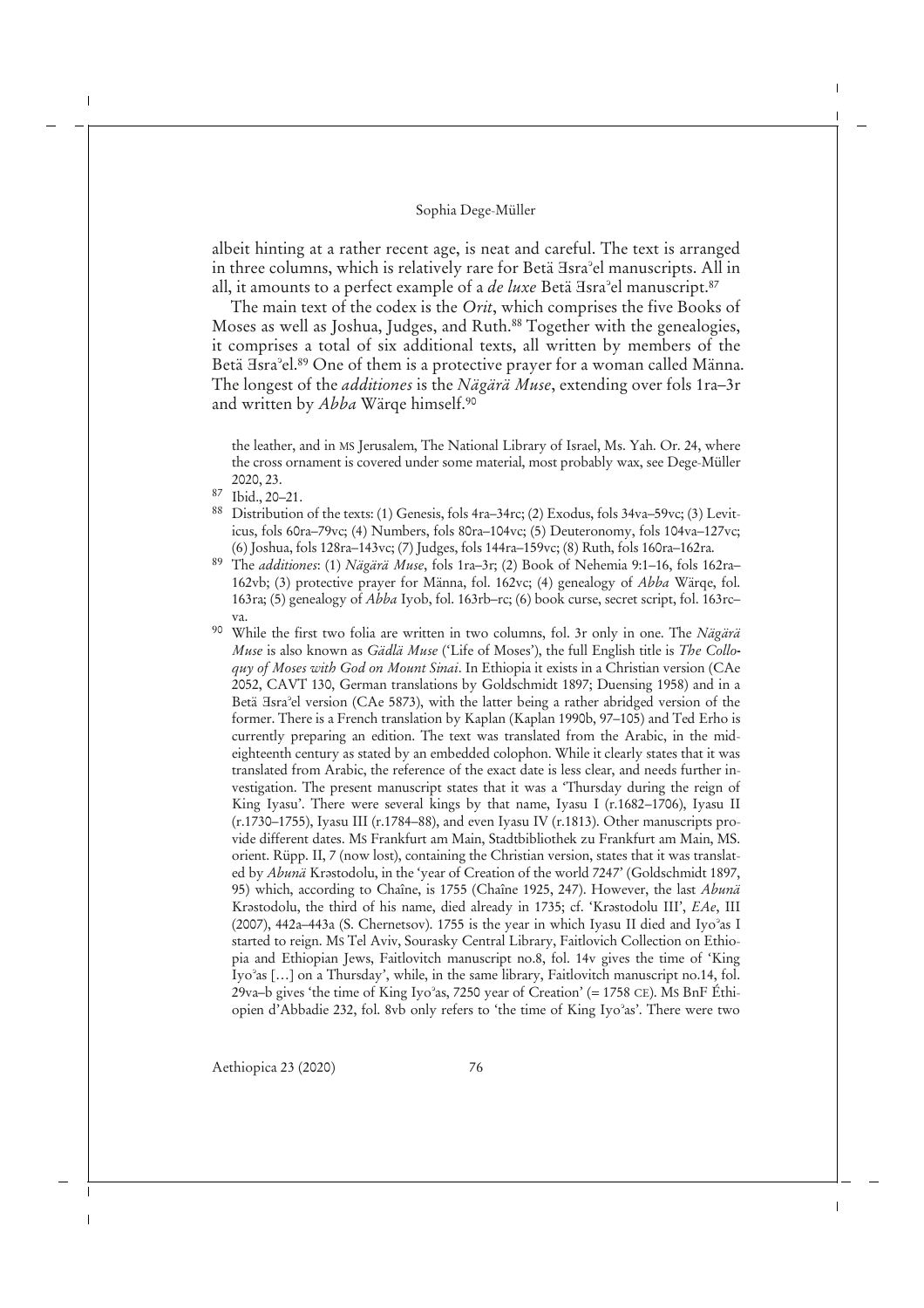These types of *Orit* manuscript fulfilled important functions, alongside their primary religious use. Leslau noted that *Orit* manuscripts were used for the swearing of oaths.<sup>91</sup> Also, similar to the Golden Gospels of the Ethiopian Christian tradition, at least the manuscript under study served as an archive for the safeguarding of important notes, in this case the genealogies, of the monastery.

## **Text and Translation of the Genealogies**

Genealogies are often used as markers of privilege, linking to a famous ancestor, to claim land rights, or to mark affiliation to a certain (spiritual) group. Christian Ethiopian monastic genealogies often hark back to the Nine Saints or Egyptian Desert Fathers to underline their spiritual privilege.<sup>92</sup> The present genealogies might do the same; however, due to the lack of knowledge of Betä Ǝsraʾel historical and monastic figures, it cannot be identified—save, obviously, for the connection to Hoḫ<sup>w</sup>ärwa.

Below, the text of the genealogies has been given together with an English translation. The texts themselves contain several interesting features. They have been written in a mix of formulaic  $G<sub>9</sub><sup>c</sup>27$  passages and more freely phrased parts in Amharic.<sup>93</sup> Some parts indicate the local dialect of Wägära and Gondär. The language of the texts is not easy to understand and some parts remain unclear. In general, there are some mistakes in the orthography and varying spellings of the same words. The second genealogy has been interrupted several times by empty or skipped lines, the reason for

kings by the name of Iyoʾas, the first r.1755–1769, the second r.1818–1821; given the other evidence it was most likely Iyoʾas I. Faitlovitch manuscript no.8, fol. 14v and MS BnF Éthiopien d'Abbadie 232, fol. 8vb both have 'Ananya' as the scribe, which can be however coincidental. For the latest study compare Zuurmond 2004.

- <sup>92</sup> Taddesse Tamrat 1972, 107. The genealogy of the famous Täklä Haymanot, published by Getatchew Haile, is a good example for this, claiming descent from the Egyptian monks Anthony, Macarius, and Pachomius, and from Zämikaʾel Arägawi of the Nine Saints (Getatchew Haile 1982–1983).
- <sup>93</sup> The formulaic passages follow structures that are very common in genealogies, especially in monastic genealogies of the Ethiopian Christian tradition: 'sequences of names "enchained" to each other in a characteristic syntactic pattern: personal name (of the "spiritual father")—*wälädo lä* (lit. "[he] begot/generated [him]")—personal name (of the "spiritual son")', see the description in 'Genealogy: Monastic genealogy', *EAe*, II (2005), 747a–b (M.-L. Derat–Red.), esp. 747a.

<sup>91</sup> Leslau 1951, xxviii.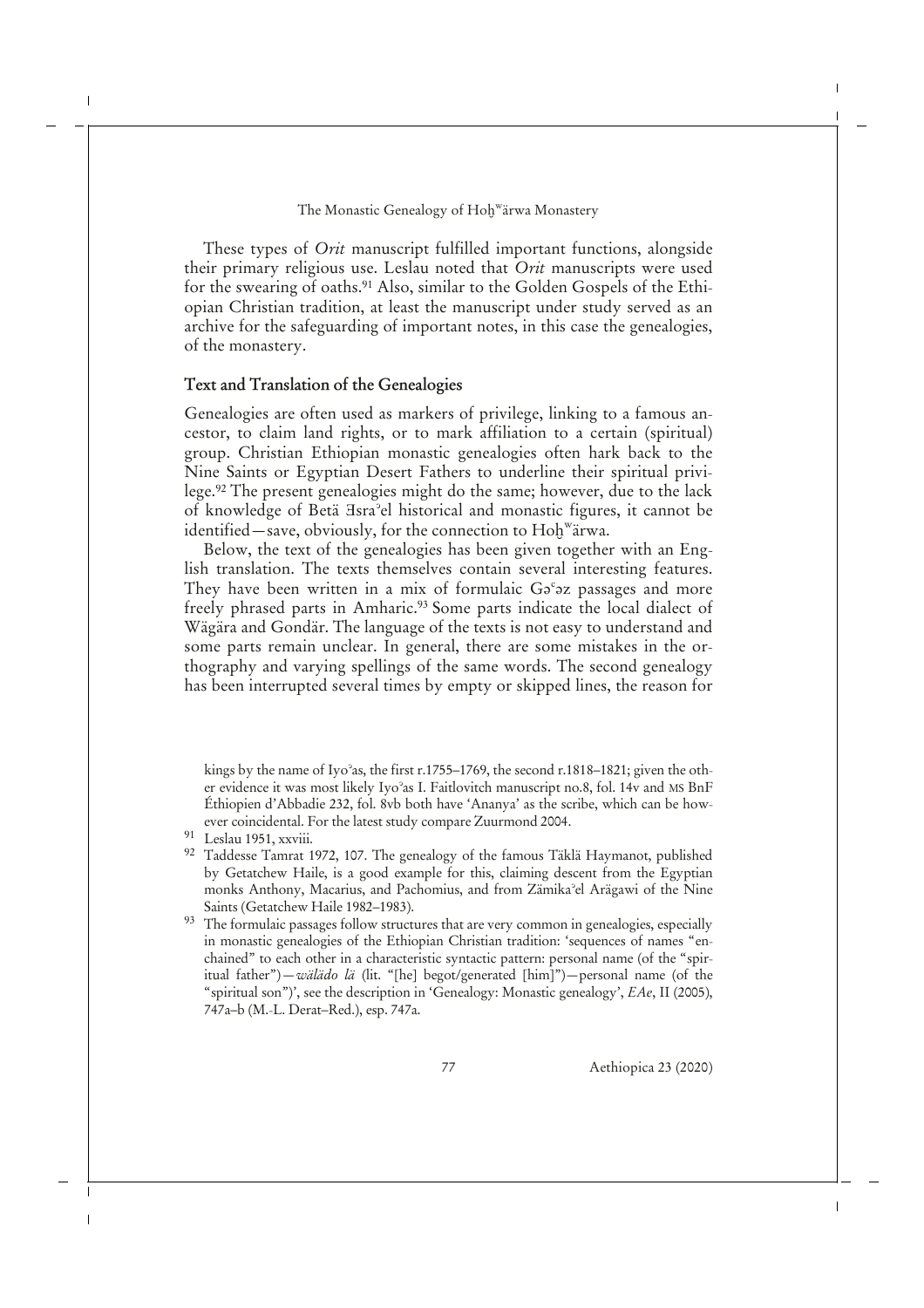which is not apparent. Some of the names are Amharic, others appear to be Agäw names.<sup>94</sup>

 $162$ LA VIA CITARE  $4 + 401 - 107$ m Robs akt: Ahning 4 ganz mog any SYR. map: A's gry  $\pi h$ :  $\pi$  't m n : 1 a : failedia mu grazu  $0 - 7$ uglo Langenson h: put: mog-Qrad-d-C 4 911 h di c 4 quan Theory Annimatering A CAL SON GINAR 447 mok amb 8:080 a he t y k h g dy't **MALANDER AND REAL AND STATE** Pas a an Ghin din a  $q u \not\in \{p: p | u \cdot v^* \in \mathcal{A}\}$ n 9, h XEP87 XIII.V P7-000  $u \pi + c$  G REPARTMENT did two Chinas DTATCGOTO g 2 mm : 0 mm 70 mL 7 P : 24 ne francin. V-n. La France Lach A-u-m & da g d d, un Akn: EnghrishniRoghy. ment caractering of the age of the  $\mu$ n :  $\mu$  is -  $0$  ,  $\mu$  an  $\delta_{\rm eff}$   $\eta_{\rm P}$  $\begin{array}{lll} \mathbf{m} \text{ vaniv}(\mathbf{w}) \mathbf{w} \mathbf{w} \mathbf{w} \mathbf{w} \mathbf{w} \mathbf{w} \mathbf{w} & \mathbf{w} \mathbf{w} \mathbf{w} \mathbf{w} \mathbf{w} \mathbf{w} \mathbf{w} \\ \mathbf{w} \mathbf{w} \mathbf{w} \mathbf{w} \mathbf{w} \mathbf{w} \mathbf{w} \mathbf{w} \mathbf{w} \mathbf{w} \mathbf{w} & \mathbf{w} \mathbf{w} \mathbf{w} \mathbf{w} \mathbf{w} \mathbf{w} \mathbf{w$ L-FU-D'ANTUCE து: ተፈልተኛል የሚገኙ ነገር የሚያስከተው መሆኑ ነገር የሚገኙ የሚገኙ ነገር የሚገኙ ነገር የሚገኙ ነገር የሚገኙ ነገር የሚገኙ ነገር የሚገኙ ነገር የሚገኙ ነገር የሚገኙ ነገር የሚገኙ ነገር የሚገኙ ነገር የሚገኙ ነገር የሚገኙ ነገር የሚገኙ ነገር የሚገኙ ነገር የሚገኙ ነገር የሚገኙ ነገር የሚገኙ ነገር የሚገኙ ነገር የሚገኙ ነገር የሚገኙ ነገ  $h + u A + g + h A +$ すのつ すてとんやん Hucenel gonfor  $\mathbf{w} = \mathbf{w} \cdot \mathbf{w} + \mathbf{w} \cdot \mathbf{w} + \mathbf{w} \cdot \mathbf{w}$  $7 - \lambda_1 + \gamma_1 + \lambda_2 + \cdots + \gamma_n = \gamma_1 + \gamma_2 + \cdots + \gamma_n$ BD-6 XOIH, & ONE : OK mondershim cap article and construction  $\mathfrak{q} \colon \mathfrak{C}$  for  $\mathfrak{C} \colon \mathfrak{m} \not\subset \mathfrak{h} \colon \mathfrak{m} \cap \mathfrak{R} \colon \mathfrak{h} \nmid_\mathfrak{A}$ gu . on G . B . On dugs  $4.506:004:04$  $: \mathbf{y} \neq \mathbf{u}$ Lake a kan half beech  $\begin{array}{c} \gamma_{M}\colon \mathcal{O}\cong \mathcal{K}\colon \mathcal{H}\xrightarrow{q} \mathcal{H}$  one is a set of  $\mathcal{H}\xrightarrow{q} \mathcal{H}$ 

Fig. 1 MS JER NLI Or. 87, fol. 163r.

Genealogy 1 (Scribe a)<sup>95</sup>

## (fol. 163ra) መጽሐፌ፡ ልደቱ፡ ለአባ፡ ወርቄ፡ ዳፍላይ፡ ወለዶ፡ ለአኽኽይ፡ አኽኽይ፡ ወለዶ፡ ለአድኅነን፡ አድኅነን፡ ወለዶ፡ ለአባቱ፡ አባቱ፡ ወለዶ፡ ለ ጉባላ፡ ጉባላ፡ ወለዶ፡ ለአባ፡ ወርቄ። አድኅነን፡ ወለዶ፡ ለሞሰይ፡<sup>96</sup> ለአቤ

- <sup>94</sup> This is elaborated on in Dege-Müller 2020, 25, nn. 89, 32.
- <sup>95</sup> Scribe a = *Abba* Wärqe, Scribe b = *Abba* Iyob.
- <sup>96</sup> ሞሰይ a variant of  $\boldsymbol{\sigma}$ ·ሴ ('Moses').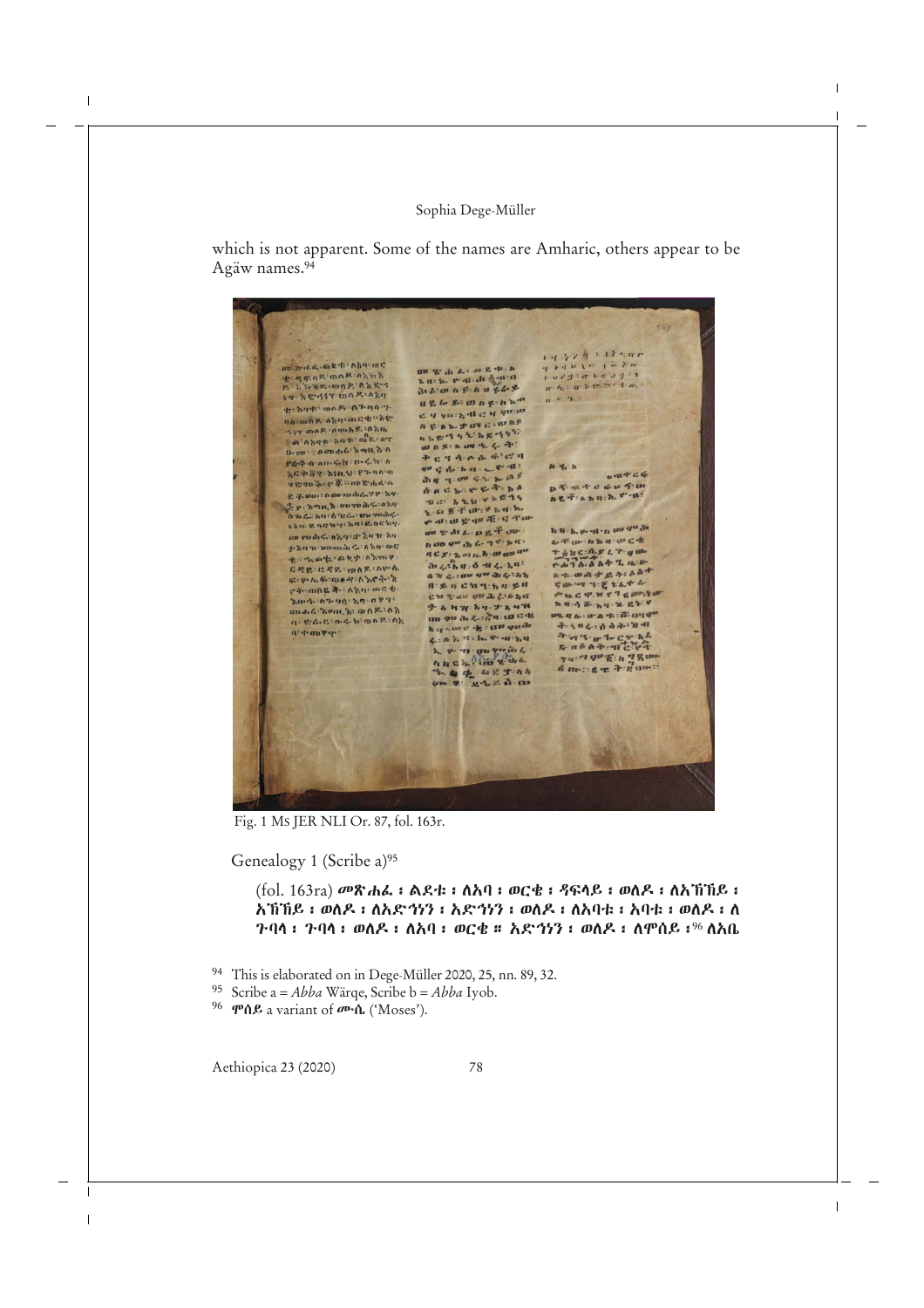ል፡ ለአባቱ፡ አባቱ፡ ወለዶ፡ ለጥዑም፡ ለመሐሪ፡ እግዚእ፡ ለያዕቆብ፡ ለቡ ሩክ፡ ቡሩክ፡ ለአርቅሸን፡ እነዚህ፡ የጉባላ፡ ወንድሞች፡ ናቾ።<sup>97</sup> መጽሐፈ፡ ልደቶሙ፡ ለመምሕራንየ፡ አባ፡ ባርያ፡ እግዚእ፡ መምሕሩ፡ ለአባ፡ ዕዝራ፡ አባ፡ ዕዝራ፡ መምሕሩ፡ ለአባ፡ ይባርከን፡ አባ፡ ይባርከን፡ መምሕሩ፡ ለአ ባ፡ ታእዛዝ፡ አባ፡ ታእዛዝ፡ መምሕሩ፡ ለአባ፡ ወርቄ። ኊልቈ፡ ልደታ፡ ለ እምየ፡ ርዳይ ፡ ርዳይ ፡<sup>98</sup> ወለዶ ፡ ለዮሴፍ ፡ ዮሴፍ ፡ ወለዳ ፡ ለእናት ፡ እናት ፡ ወለደቶ ፡ ለአባ ፡ ወርቄ ፡ እሁ"ኑ ፡ ለጉባላ ፡ አባ ፡ በያን ፡ መሐሪ ፡ እግዚእ ፡ ወ ለዶ፡ ለአባ፡ ድራር፡ ቡሩክ፡ ወለዶ፡ ለአባ፡ ተመየጥ፡

'Book of the birth of *Abba* Wärqe. Daflay fathered Akakay. Akakay fathered Adhənän. Adhənän fathered Abbatu. Abbatu fathered Gubala. Gubala fathered *Abba* Wärge. Adhanän fathered Mosäy, Abel, (and) Abbatu. Abbatu fathered Ṭǝʿum, Mäḥari Ǝgziʾ, Yaʿqob, (and) Buruk. Buruk (fathered) Arqǝšän. These are the brothers of Gubala. Book of the birth of my teachers. *Abba* Barya Ǝgziʾ was the teacher of *Abba* ʿƎzra. *Abba* ʿƎzra was the teacher of *Abba* Yǝbarǝkän. *Abba* Yǝbarǝkän was the teacher of *Abba* Taʾǝzaz. *Abba* Taʾǝzaz was the teacher of *Abba* Wärqe. List of the birth of my mother. Raday Raday (sic) fathered Yosef. Yosef fathered *Hnat*. *Hnat* gave birth to *Abba* Wärqe. Brother (of) Gubala (is) *Abba* Bäyan. Mäḥari Ǝgziʾ fathered *Abba* Dǝrar. Buruk fathered Tämäyyäṭ.'

Genealogy 2 (Scribe b)

(fol. 163rb) መጽሐፈ፡ ልደቱ፡ ለአባ፡ ኢዮብ፡ ሐጎብ፡ ባሕሪ፡ ወለዶ፡ ለሀ ደራይ፡ ሀደሬይ፡ (*sic*) ወለዶ፡ ለአብርሃም፡ አብርሃም፡ ወለዶ፡ ለኢታማር፡ ወለዶ፡ ለአድኀነኒ፡ አደኀነኒ፡ ወለዶ፡ እማኂሩት፡ ትርንጎ፡ ዮሴፍ፡ ሮባ፡ መናሴ፡ አባ፡ ኢዮብ፡ ሕፃን፡ መናኒ፡ ኤልያሰ፡ ዘርኩ፡ ዮዲት፡ አስቴር፡ እኒህ፡ የአድኀነኒ፡ ልጅቸው፡<sup>99</sup> የአባ፡ ኢዮብ፡ ወ[ን]ድሞቺ፡ ናቸው፡ መ ጽሐፈ፡ ልደቶሙ፡ ለመምሕራንየ፡ አባ፡ ባርያ፡ እግዚእ፡ ወመምሕሩ፡ ለአ ባ፡ ዕዝሩ፡ (*sic*) አባ፡ ዕዝራ፡ መምሕሩ፡ ለአባ፡ ይባርከን፡ አባ፡ ይባርከን፡ መምሕሩ፡ ለአባ፡ ታእዛዝ፡ አባ፡ ታእዛዝ፡ መምሕሩ፡ ለአባ፡ ወርቄ፡ አባ፡ ወርቄ፡ መምሕሩ፡ ለአባ፡ ኢዮብ፡ አባ፡ ኢዮብ፡ መምሕሩ፡ ለዘርኡ፡ (ለኢ  $\bm{f}$ ሱ) $^{100}$  መጽሐፌ ፡ ጒልቈ ፡ ልደታ ፡ ለእምየ ፡ ይኄይሰ ፡ ወ $(\text{fol. } 163 \text{rc})$ ለ ዶ፡ ለ (*sic*) (one empty line) ለብተርፍልኝ፡ ብተርፍልኝ፡ ወለደቶ፡ ለአባ፡ ኢዮብ፡ (two empty lines) አባ፡ ኢዮብ፡ ለመምሕሩቸው፡ ለአባ፡ ወርቄ፡

<sup>97</sup> This is Wägära dialect for ናቸው ('they are').

<sup>&</sup>lt;sup>98</sup> Redundant repetition of this name here.

<sup>99</sup> ልጆች ፡ ናቸው<sup>፡</sup>።?.

<sup>100</sup> Written above the line in modern pen.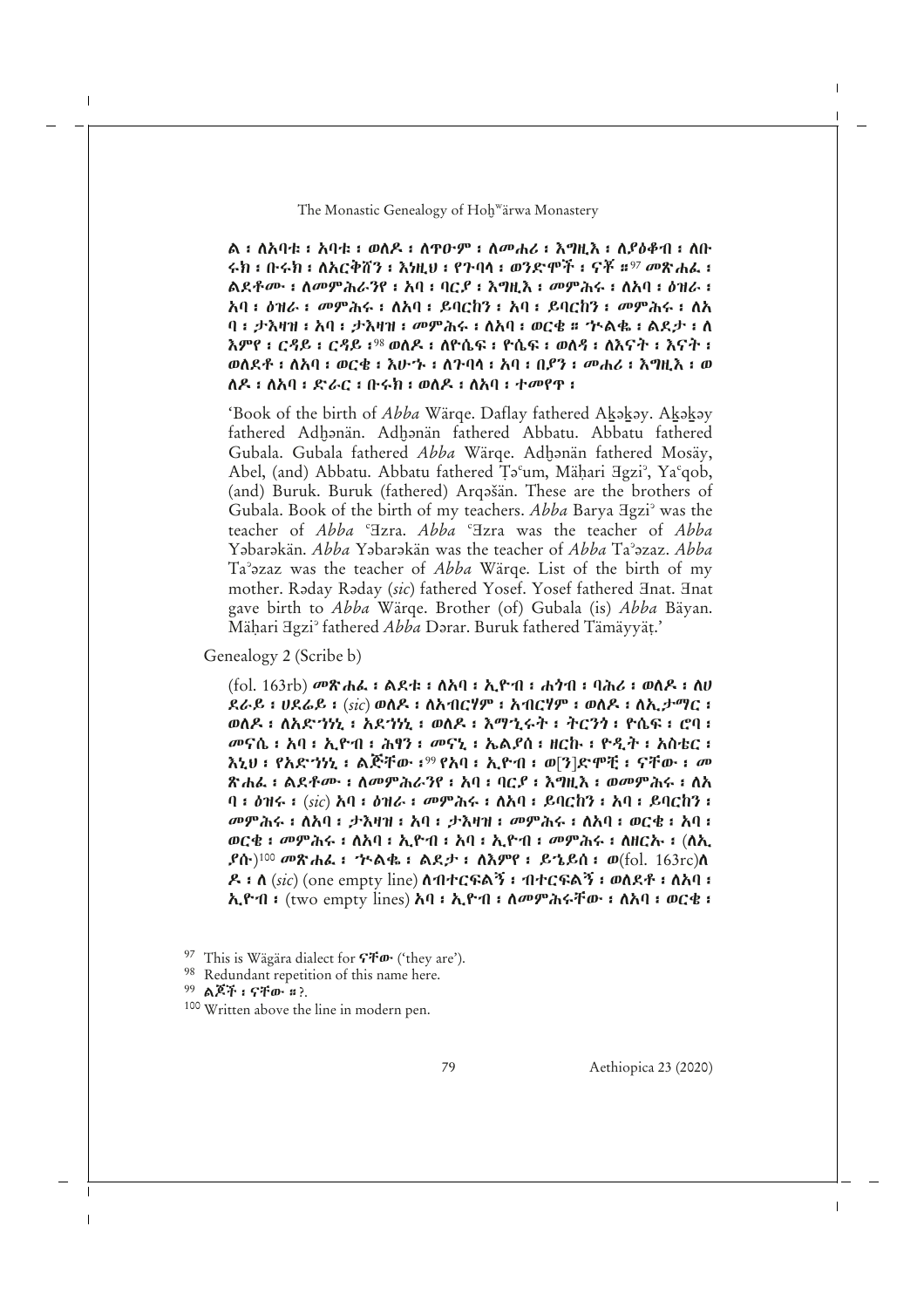ተሰከር ፡ (*sic*) ሲ*ያረጉ*፡ <sup>101</sup> ባጤ ፡ ዮሐንስ ፡ (መንግሥት ፡)<sup>102</sup> ሶስተ[ ፡] ጊዜ ፡ ሁለቱ፡ ወልቃይት፡ ሶስተኛው፡ ግን፡ ጃኒ፡ ፈቀራ፡ ሖኳርዋ፡ ከየገዳሙ፡ ነ ው፡ አባ፡ ጎሹ፡ አባ፡ ኪዳኑ፡ የሚባሉ፡ ሁለቱ፡ ሹማሞች፡<sup>103</sup> ነበሩ፡ ሶስ ት ፡ ካብት ፡ ግን ፡ ሆሎርዋ ፡ አረዱ ፡ በሶስት ፡ ብር ፡ (ተኩል)<sup>104</sup> የተገዛ ፡ ግ ምጃ፡ ለገዳሙ፡ ሰጡ። ዳዊት፡ ደገሙ።

'Book of the birth of *Abba* Iyob(.) Hagob Baḥri fathered Hadäray. Hadärey (sic) fathered Abraham. Abraham fathered Itamar. (Itamar) fathered Adhanani. Adahanani fathered *Hmahirut*, Tarango, Yosef, Roba, Mänase, *Abba* Iyob, Ḥǝṣ́an, Mänani, Elyas, Zärku, Yodit, Aster. These are Adḫanani's children, (and they) are *Abba* Iyob's brothers (and sisters). Book of the births of my teachers. *Abba* Barya <sup>H</sup>gzi<sup>°</sup> was the teacher of *Abba* °Izru (*sic*). *Abba* °Izra was the teacher of *Abba* Yǝbarǝkän. *Abba* Yǝbarǝkän was the teacher of *Abba* Taʾǝzaz. *Abba* Taʾǝzaz was the teacher of *Abba* Wärqe. *Abba* Wärqe was the teacher of *Abba* Iyob. *Abba* Iyob was the teacher of Zärʾu (and Iyasu). Book of the list of birth of my mother. Yaheyyasä (breaks off here, continues next column) fathered (one empty line) Batärfalañ. Bətärfələñ gave birth to *Abba* Iyob (two empty lines). During (the reign) of *Aṣe* Yoḥannǝs *Abba* Iyob celebrated the *täzkär* of his teacher *Abba* Wärqe three times. Two times (in) Wälqayt, but the third (in) Ğani Fäqära Ḥok<sup>w</sup>arwa, from each monastery. The two heads that were there are named *Abba* Gošu (and) *Abba* Kidanu. But they slaughtered three cattle/bulls in Hoḫ<sup>w</sup> ärwa. They gave *gǝmga* that was bought for 3.5 *barr* to the monastery.<sup>105</sup> They repeated the *Dawit.*' 106

<sup>106</sup> The Book of Psalms is traditionally called *Dawit*.

<sup>&</sup>lt;sup>101</sup> Typical for the Gondär dialect of Amharic,  $\hat{n}$ ,  $\hat{z}$  is a variant of  $\hat{n}$ ,  $\hat{z}$  $\hat{z}$  ('to do something', simple imperfect of the verb 'to do').

<sup>102</sup> Written above the line in same hand/ink and pen.

<sup>103</sup> The title *šum* in a Christian context is used in a military or administrative way, the usage here to refer to monks is rather uncommon. There is however at least one other Betä Ǝsraʾel monk who used that title, *Šum Abba Baḥtawi* Bäsämay Märḥawi of Čäqqo Abba Däbtära monastery, see Kribus 2019a, 293–298.

<sup>104</sup> Written above the line in same hand/ink and pen.

<sup>105</sup> At that time the reference is to Maria Theresa thaler.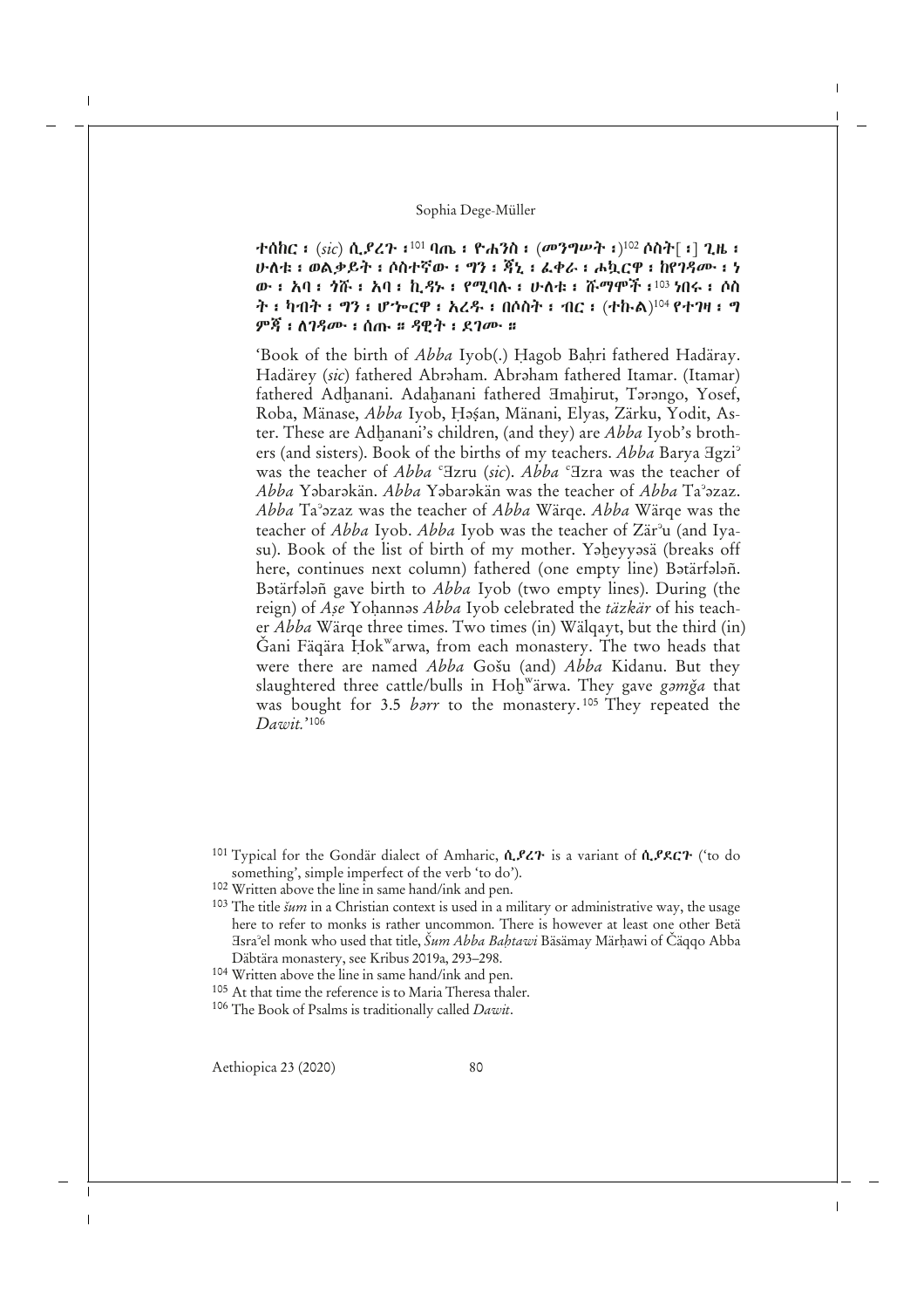## **Conclusion**

In this article, MS JER NLI Or. 87 has been analysed in a broad context. The manuscript contains several significant features that mark its special status. Unlike two other manuscripts of great importance to Betä Hsra<sup>3</sup>el studies, MS BnF Éthiopien d'Abbadie 107, and the source of the *Religious Dispute* published by Leslau in 1947, which were both commissioned by foreigners, MS JER NLI Or. 87 originated out of the interest of the Betä Hsra<sup>2</sup>el group. It was bought by *Abba* Wärqe, head of the most important monastery of Hoḫ<sup>w</sup>ärwa. The manuscript attests not only to Wärqe's learning, but also to the general literacy of the Betä  $\text{Isra}^{\circ}$ el. In the light of this evidence, the notion that the group was completely illiterate should surely be abandoned.

The manuscript itself is a crucial witness to the Betä Hsra<sup>3</sup>el manuscript tradition. With the erased cross on its covers and the note in secret script, it attests to some unique codicological and scribal features. The impressive codex has been held in high esteem for the last 130 years at least and is probably the most important manuscript known by the community at this time.

The monastic genealogies contained in this manuscript are the second historical document of the Betä  $\text{Isra}^{\circ}$ el to predate the twentieth century, the other being the *Religious Dispute* published by Leslau. While the latter is a more elaborate note, it became so only due to the exposure of the Betä Hsra<sup>3</sup>el to Protestant missionary activities, which proved to be one of the weakening factors in Betä Hsra<sup>2</sup>el history. The genealogies of the first document, on the other hand, were a result of their protagonists' motivations and interest.

Due to these texts, information can be gathered on the individuals, the monastic network and tradition, as well as the mourning practices for one of the monastic leaders. The language also makes cautious inference to the origin of the protagonists in the Gondär-Wägära area. By comparing this genealogy with monastic genealogies preserved in the Betä Hsra<sup>3</sup>el oral tradition, it is possible to shed further light on the individuals and on events mentioned in this oral tradition.

A new look at and a first-time collation of the cartographic evidence and travel itineraries, supported by the information of the genealogy, have allowed the precise localization of Hoḫ<sup>w</sup>ärwa on the map. The information gathered further reveals that  $\mathrm{Hol}^{\mathrm{w}}$ ärwa is not a single location, but an agglomeration of holy sites in a larger area. Future travels will hopefully allow for field research to visit the region.

The manuscript under study also invites to elaborate on several other aspects of Betä Hsra<sup>2</sup>el history. While reinvestigating the manuscript containing the *Religious Dispute*, a second text of equal historical importance was brought to light, that awaits further study. A rather obscure element of Betä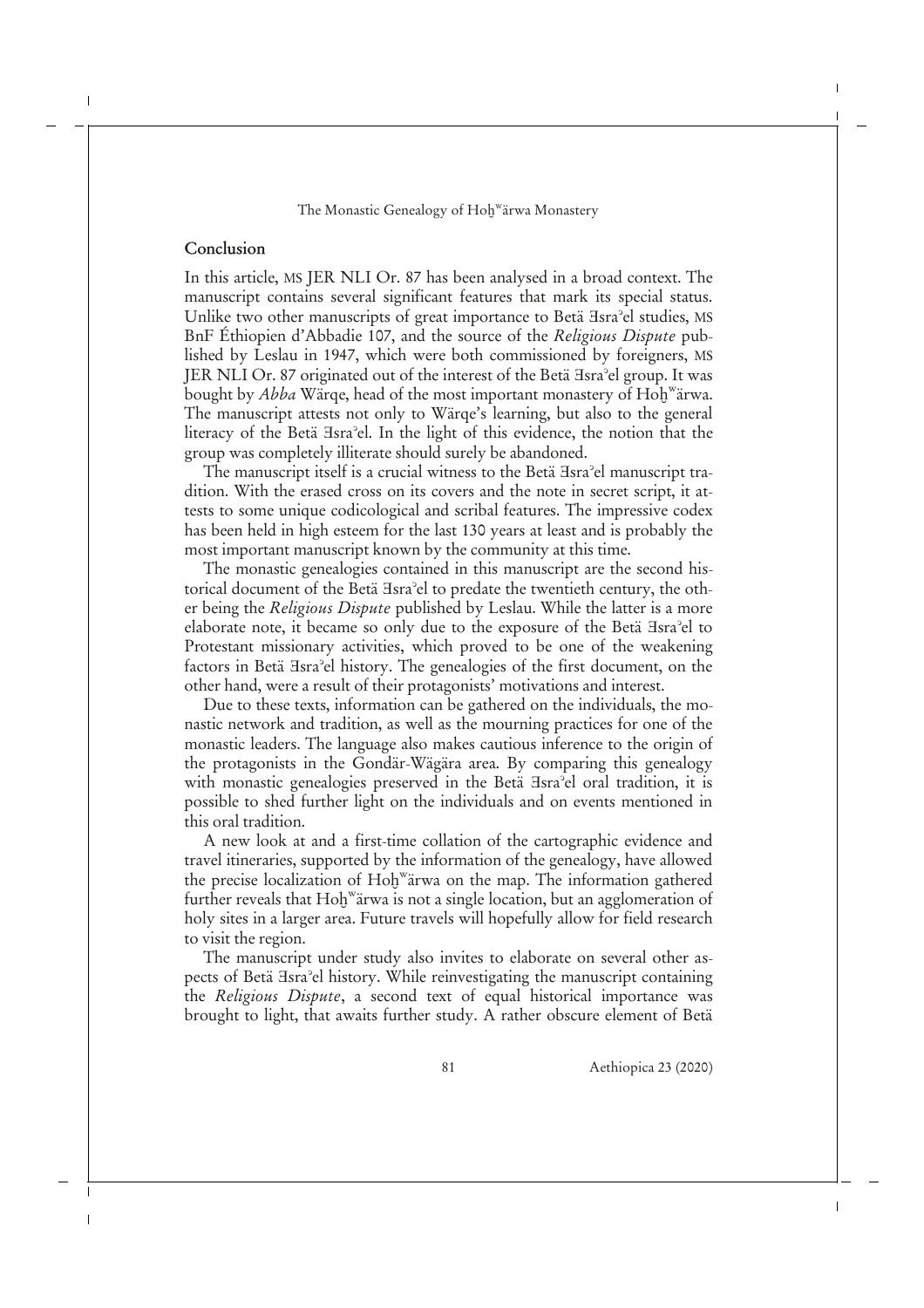Ǝsraʾel monastic tradition, the probable castration of monks, was discussed in the light of the existing sources for the first time, shedding light onto a miracle story connected to *Abba* Barok Adhanän.

The discovery of the genealogies leaves us with further directives for our research. The codex demonstrates the importance of surveying Betä Hsra<sup>2</sup>el manuscripts for marginal notes and additional texts, to uncover more on the Betä Isra<sup>3</sup>el's past. The work of locating the remains of the Betä Isra<sup>3</sup>el monastic centres often recalls that of a treasure hunt: with almost no tangible traces, no written documents leading one to the sites. It has been entirely dependent on oral information, mostly recorded decades after the Betä Isra<sup>3</sup>el have left Ethiopia. The monastic genealogies of the monks *Abba* Wärqe, *Abba* Iyob, and *Abba* Iyasu of Hoḫ<sup>w</sup>ärwa monastery are therefore an unparalleled discovery, adding new information about this legendary place, which our team will hopefully be able to document in the future.

## **References**

- Abbadie, A. d' 1845. 'Lettres sur l'Abyssinie', *Journal des débats politiques et littéraires* (6 July 1845), n.pp.
- 1851. 'Réponses des Falasha dits Juifs d'Abyssinie aux questions faites par M. Luzzato, orientaliste de Padoue. À monsieur S. Munk, membre de la Société asiatique', *Archives israélites*, 12 (1851), 179–185, 234–240, 259–269.
- 1859. *Catalogue raisonné de manuscrits éthiopiens appartenant à Antoine d'Abbadie* (Paris: Imprimerie impériale, 1859).
- 1867. *Éthiopie, Carte n° 3 par Antoine d'Abbadie: Si̱men et Ẕi̱mbi̱la* (Paris: n.pub., 1867).
- 1873. *Géodésie d'Éthiopie, ou Triangulation d'une partie de la Haute Éthiopie exécutée selon des méthodes nouvelles* (Paris: Gauthier-Villars, Imprimeur-Libraire, 1873).
- Abbink, J. 1990. 'The Enigma of Beta Esraʾel Ethnogenesis: An Anthro-Historical Study', *Cahiers d'Études africaines*, 30/120 (1990), 397–449.
- Aešcoly, A. Z. 1951. *Recueil de textes falachas. Introduction. Textes éthiopiens.* (*édition critique et traduction*)*. Index*, Travaux et mémoires de l'Institut d'ethnologie, 55 (Paris: Institut d'ethnologie, 1951).
- Asres Yayeh 1995. *Traditions of the Ethiopian Jews* (Thornhill, ON: Kibur Asres, 1995).
- Baker, S. W. 1870. 'Exploration des affluents abyssiniens du Nil', *Le Tour du monde*, 21 (1870), 129–160.
- Balicka-Witakowska, E., A. Bausi, C. Bosc-Tiessé, and D. Nosnitsin 2015. 'Ethiopic Codicology', in A. Bausi, P. G. Borbone, F. Briquel-Chatonnet, P. Buzi, J. Gippert, C. Macé, M. Maniaci, Z. Melissakis, L. E. Parodi, W. Witakowski, and E. Sokolinski, eds, *Comparative Oriental Manuscript Studies: An Introduction* (Hamburg: COMSt, 2015), 154– 174.
- Ben-Dor, S. 1985. *Ha*-*Sigd šel Beyṯa Yiśraʾel* (*ʿadaṯ Yehūdey ʾEtiyopiyah, ha*-*mǝḵūnim Falašim*)*: Ḥag ḥidūš ha*-*brit* ('The Sigd of the Betä Ǝsraʾel (the community of Ethiopian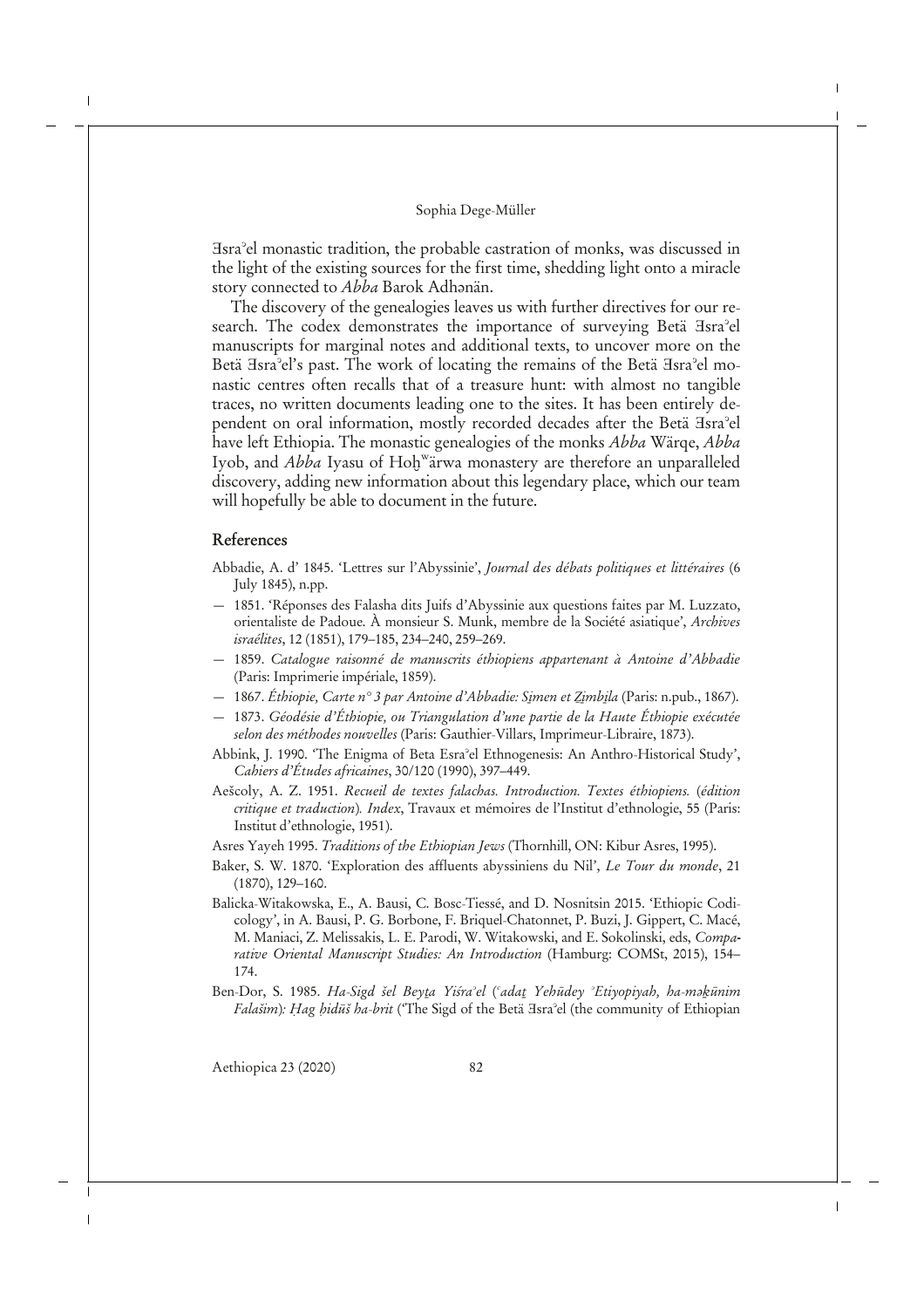Jews, who are known as Falashas): The holiday of renewal of the covenant'), MA Thesis, Hebrew University of Jerusalem (1985).

- Bosc-Tiessé, C. and A. Wion 2005. *Peintures sacrées d'Éthiopie: Collection de la Mission Dakar*–*Djibouti* (St-Maur-des-Fossés: Sépia, 2005).
- Bruce, J. 1790. *Travels to Discover the Source of the Nile, In the Years 1768, 1769, 1770, 1771, 1772, and 1773, In Five Volumes*, IV (Edinburgh: Printed by J. Ruthven, for G. G. J. and J. Robinson, 1790).
- Chaîne, M. 1925. *La chronologie des temps chrétiens de l'Égypte et de l'Éthiopie: Historique et exposé du calendrier et du comput de l'Égypte et de l'Éthiopie depuis les débuts de l'ère chrétienne à nous jours, accompagnés de tables donnant pour chaque année, avec les caractéristiques astronomiques du comput alexandrin, les années correspondantes des principales ères orientales, suivis d'une concordance des années juliennes, grégoriennes, coptes et éthiopiennes avec les années musulmanes, et de plusieurs appendices, pour servir à la chronologie* (Paris: Libraire orientaliste Paul Geuthner, 1925).
- Collins, J. 2013. 'Appropriation and Development of Castration as Symbol and Practice in Early Christianity', in L. Tracy, ed., *Castration and Culture in the Middle Ages* (Cambridge: D. S. Brewer, 2013), 73–86.
- Conti Rossini, C. 1919–1920. 'Appunti di storia e letteratura Falascià', *Rivista degli studi orientali*, 8 (1919–1920, pub. 1920), 563–610.
- De Chaurand, E. 1894. *Carta dimostrativa della Etiopia in 6 fogli e 2 aggiunte alla scala di 1:1 000 000* (*Gondar*) (Roma: Comando del Corpo di Stato Maggiore, 1894).
- Dege-Müller, S. 2018. 'Between Heretics and Jews: Inventing Jewish Identities in Ethiopia', *Entangled Religions*, 6 (2018 = A. Cuffel and O. Gamliel, eds, *Historical Engagements and Interreligious Encounters: Jews and Christians in Premodern and Early Modern Asia and Africa*), 247–308.
- 2020. 'The Manuscript Tradition of the Betä Isra'el (Ethiopian Jews): Form and Content. A Preliminary Analysis', *COMSt Bulletin*, 6/1 (2020), 5–40.
- Dege-Müller, S. and B. Kribus forthcoming. 'The Veneration of St. Yared—A Multireligious Landscape Shared by Ethiopian Orthodox Christians and the Betä *Asra*<sup>2</sup>el (Ethiopian Jews)', in M. Burchardt and M. C. Giorda, eds, *Geographies of Encounter: The Rise and Fall of Multi*-*Religious Spaces* (New York, NY: Palgrave Macmillan, forthcoming).
- Dochhorn, J. 2017. 'Menschenschöpfung und urzeitlicher Teufelsfall in Überlieferungen der Falascha. Der erste Teil von Teezâza Sanbat in der von Halevy veröffentlichten Version', in T. Nicklas, C. R. Moss, C. Tuckett, and J. Verheyden, eds, *The Other Side: Apocryphal Perspectives on Ancient Christian 'Orthodoxies'*, Novum Testamentum et Orbis Antiquus, Studien zur Umwelt des Neuen Testaments, 117 (Göttingen: Vandenhoeck & Ruprecht, 2017), 193‒223.
- Dore, G., J. Mantel-Niećko, and I. Taddia 2005. *I quaderni del Wälqayt: Documenti per la storia sociale dell'Etiopia*, Il Politico e La Memoria (Torino: L'Harmattan Italia, 2005).
- Duensing, H. 1958. 'Ein Mosesapokryphon', *Zeitschrift für die neutestamentliche Wissenschaft*, 49 (1958), 251–258.
- Ellero, G. 1948. 'Il Uolcaìt', *Rassegna di Studi Etiopici*, 7/1 (1948), 89–112.
- 1995. *Antropologia e storia d'Etiopia: Note sullo Scirè, l'Endertà, i Tacruri e il Uolcaìt*, ed. G. Lusini, Folia, 3 (Udine: Campanotto Editore, 1995).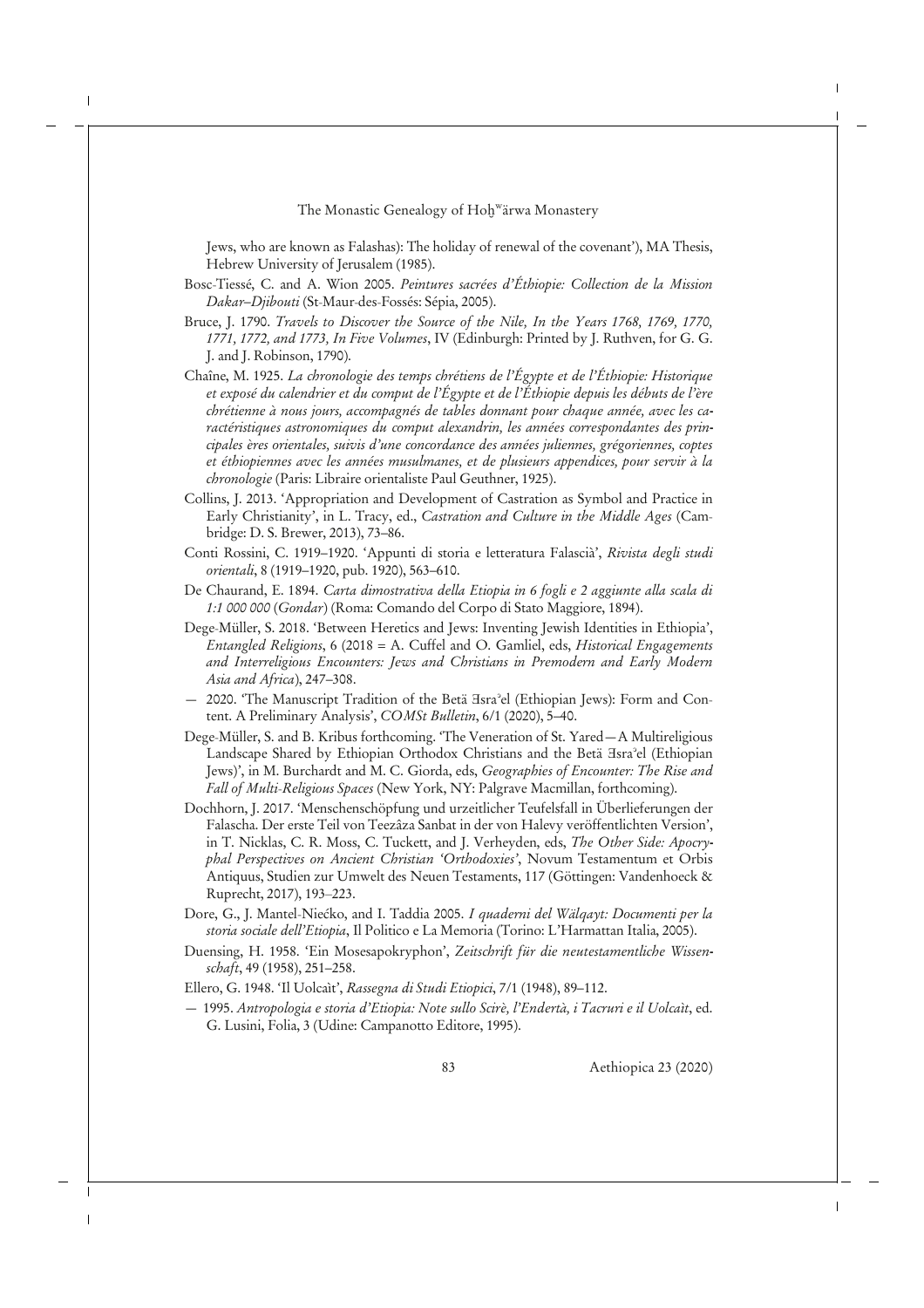E. A. Survey Group 1941. *1:250,000 Lake Tana E.A.F. No. 541* (1941).

- Faïtlovitch, J. 1910. *Quer durch Abessinien: Meine zweite Reise zu den Falaschas* (Berlin: Verlag von M. Poppelauer, 1910).
- Flad, J. M. 1863. 'Abyssinia', *The Jewish Records of the London Society for promoting Christianity amongst the Jews*, 28–29 (1863), 13–20.
- 1869a. *Kurze Schilderung der bisher fast unbekannten abessinischen Juden* (*Falascha*)*: ihr Ursprung, Wohnort, Körperbau, Nahrung u. Gewerbe, Gottesdienst, Opfer, Mönche, Nonnen, Priester, Propheten, Schwarzkünstler, Feste, Reinigungs*-*Gesetze, Bücher, Verlobung, Hochzeit, Ehe, Tod und Begräbniß* (Basel–Stuttgart: Im Selbstverlag Kohlhammer, 1869).
- 1869b. *The Falashas* (*Jews*) *of Abyssinia, With a Preface by Dr. Krapf* (London: William Macintosh, 1869).
- 1922. *60 Jahre in der Mission unter den Falaschas in Abessiniens. Selbstbiographie des Millionars* (Gießen–Basel: Brunnen Verlag, 1922).
- Getatchew Haile 1982–1983. 'The Monastic Genealogy of the Line of Täklä Haymanot of Shoa', *Rassegna di Studi Etiopici*, 29 (1982–1983), 7–38.
- Gobäze Baroḵ 2007. *Beyṯ ha*-*kǝneseṯ ʾAbūna ʾAbaʾ Ṣabra: Beʾer Ševaʿ* ('The Abuna Abba Şabra synagogue: Be<sup>3</sup>er Ševa<sup>c</sup>) (Be<sup>3</sup>er Ševa<sup>c</sup>: Mulu Gobäze Baro<u>k,</u> 2007).
- Goldschmidt, L. 1897. *Die Abessinischen Handschriften der Stadtbibliothek zu Frankfurt am Main* (*Rüppell'sche Sammlung*) *nebst Anhängen und Auszügen* (Berlin: Calvary, 1897).
- Halévy, J. 1877. 'Travels in Abyssinia', in A. Löwy, ed., *Miscellany of Hebrew Literature*, II, Publications of the Society of Hebrew Literature, Second Series (London: Trübner and Co., 1877), 175–256.
- 1869. 'Excursion chez les Falacha, en Abyssinie', *Bulletin de la Société de Géographie*, Cinquième série, 17 (1869), 270–294.
- Hayon, M. H. 2003. *Bäqädami gäbrä ïgziʾabher: A Beta Israel liturgical text*, PhD Dissertation, University of London (2003).
- Kahana, Y. 1977. *ʾAḥim šǝḥorim: Ḥayim be*-*qereḇ ha*-*Falašim* ('Black brothers: Life among the Falashas') (Tel Aviv: Am Oved, 1977).
- Kane, T. L. 1990. *Amharic–English Dictionary*, II: ኘ*–*ፐ (Wiesbaden: Otto Harrassowitz, 1990).
- Kaplan, S. 1986. 'The Rise of the Monastic Holy Man in the Early Solomonic Period', in G. Goldenberg, ed., *Ethiopian Studies: Proceedings of the sixth international conference, Tel*-*Aviv, 14–17 April 1980* (Rotterdam–Boston, MA: A. A. Balkema, 1986), 343‒357.
- 1987. 'The Beta Israel (Falasha) Encounter with Protestant Missionaries: 1860.1905', *Jewish Social Studies*, 49/1 (1987), 27–42.
- 1990a. '*Kifu*-*Qen*: The Great Famine of 1888–1892 and the Beta Israel (Falasha)', *Paideuma*, 36 (1990 = *Afrika*-*Studien II*), 67–77.
- 1990b. *Les Falāshās*, Fils d'Abraham, 7 (Turnhout: Éditions Brepols, 1990).
- 1992. *The Beta Israel* (*Falasha*) *in Ethiopia: From Earliest Times to the Twentieth Century* (New York, NY–London: New York University Press, 1992).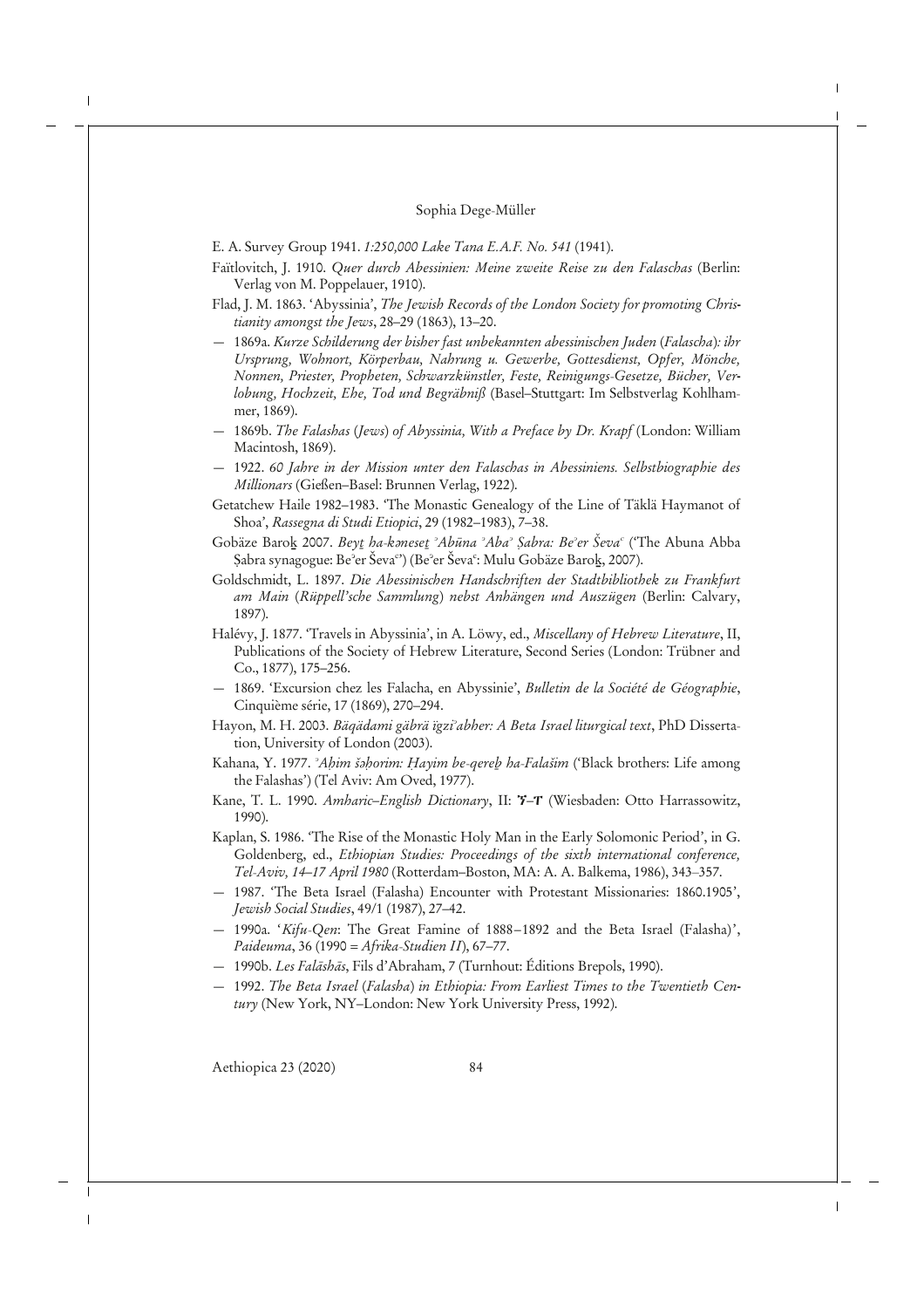The Monastic Genealogy of Hoḫʷärwa Monastery

- Kribus, B. 2019a. *The Monasteries of the Betä Ǝsraʾel* (*Ethiopian Jews*), PhD Thesis, Hebrew University of Jerusalem (2019).
- 2019b. 'Betä Ǝsraʾel (Ethiopian Jewish) Monasticism and Ethiopian Orthodox Monasticism in Ethiopia: A Comparison', in O. Peleg-Barkat, J. Ashkenazi, U. Leibner, M. Aviam, and R. Talgam, eds, *Between Sea and Desert: On Kings, Nomads, Cities and Monks, Essays in Honor of Joseph Patrich*, Land of Galilee, 5 (Tzemach: Ostracon, 2019), 253–263.
- Kribus, B. and V. Krebs 2018. 'Beta Israel (Ethiopian Jewish) Monastic Sites North of Lake Tana: Preliminary Results of an Exploratory Field Trip to Ethiopia in December 2015', *Entangled Religions*, 6 (2018 = A. Cuffel and O. Gamliel, eds, *Historical Engagements and Interreligious Encounters: Jews and Christians in Premodern and Early Modern Asia and Africa*), 309–344.
- Kuefler, M. 2001. *The Manly Eunuch: Masculinity, Gender Ambiguity, and Christian Ideology in Late Antiquity*, The Chicago Series on Sexuality, History, and Society (Chicago, IL–London: The University of Chicago Press, 2001).
- Lejean, G. 1867. 'Voyage en Abyssinie', *Le Tour du monde*, 16 (1867), 353–400.
- Leslau, W. 1946–1947. 'A Falasha Religious Dispute', *American Academy for Jewish Research, Proceedings*, 16 (1946–1947, pub. 1947), 71–95.
- 1951. *Falasha Anthology*, Yale Judaica, 6 (New Haven, CT: Yale University Press, 1951).
- 1957. *Coutumes et Croyances des Falachas* (*Juifs d'Abyssinie*), Travaux et mémoires de l'Institut d'ethnologie, 61 (Paris: Institut d'ethnologie, 1957).
- 'Taamrat Emanuel's Notes of Falasha Monks and Holy Places', in S. Lieberman and A. Hyman, eds, *Salo Wittmayer Baron: Jubilee Volume on the Occasion of his Eightieth Birthday*, II: *English Section*, American Academy for Jewish Research (Jerusalem: American Academy for Jewish Research, 1974), 623–637.
- Pankhurst, R. 1962. ''Primitive money' in Ethiopia', *Journal de la Société des Africanistes*, 32/2 (1962), 213–248.
- Quirin, J. 1992. *The Evolution of the Ethiopian Jews: A History of the Beta Israel* (*Falasha*) *to 1920*, The Ethnohistory Series (Philadelphia, PA: University of Pennsylvania Press, 1992).
- Rosen, Ḥ. 1987. 'Ha-šaveh ve-ha-šoneh bein Beyta Yiśraʾel be-Gondar w-be-Tigray' ('Similarities and differences between the Betä Ǝsraʾel in Gondär and in Tǝgray'), *Peʿamim*, 33 (1987), 93–108.
- Rüppell, E. 1838. *Abbildungen zur Reise in Abyssinien* (Frankfurt am Main: Gedruckt auf Kosten des Verfassers, und in Commission bei Siegmund Schmerber, 1838).
- 1840. *Reise in Abyssinien*, II (Frankfurt am Main: Gedruckt auf Kosten des Verfassers, und in Commission bei Siegmund Schmerber, 1840).
- Salt, H. 1814. *A Voyage to Abyssinia, and Travels into the Interior of that Country, Executed under the Orders of the British Government, in the Years 1809 and 1810; in which are included, an Account of the Portuguese Settlements on the East Coast of Africa, Visited in the Course of the Voyage; a Concise Narrative of Late Events in Arabia Felix; and some Particulars Respecting the Aboriginal African Tribes, Extending from Mosambique to the Borders of Egypt; together with Vocabularies of their Respective Languages. Illus-*